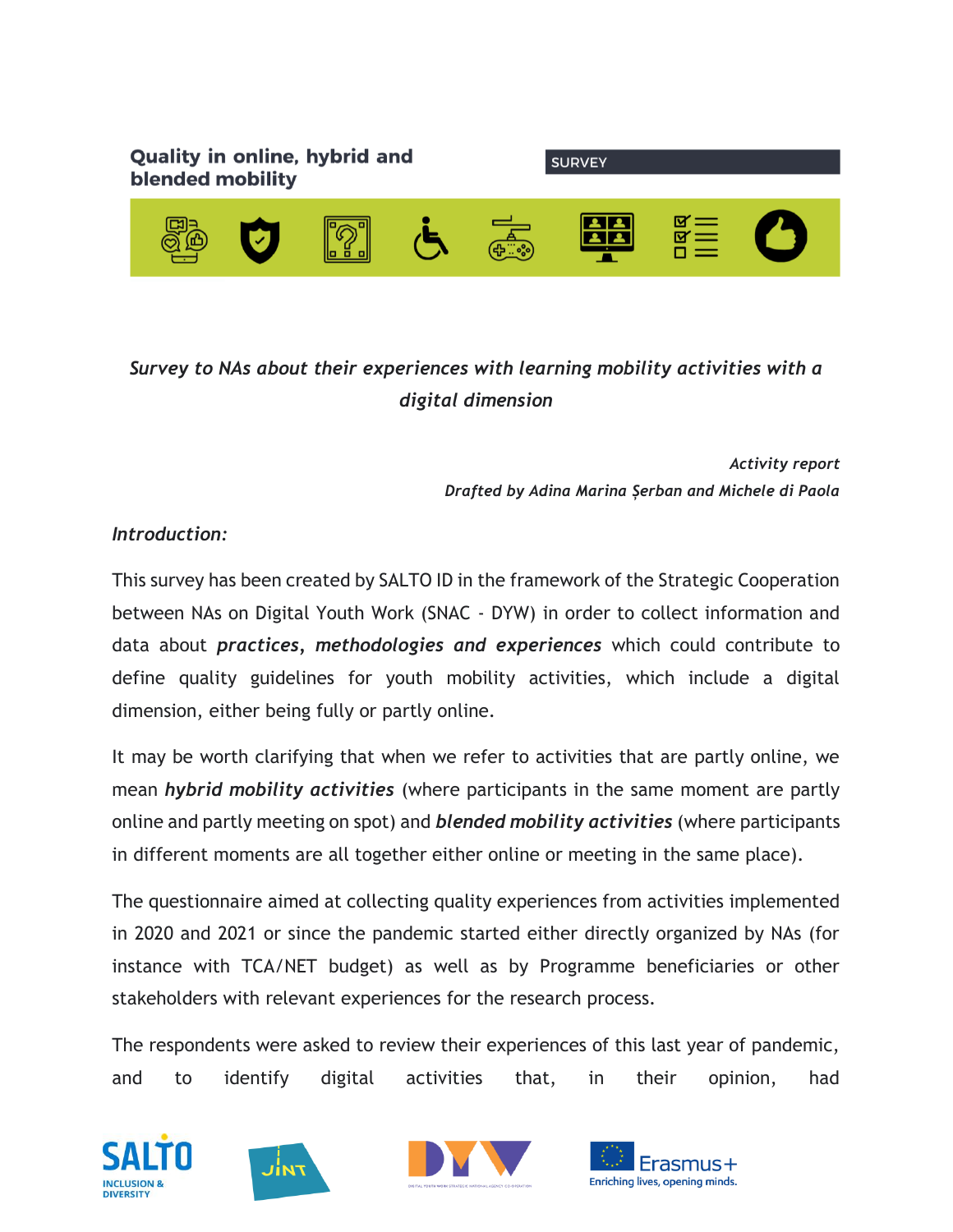*methodologies/structures/tools* that made a difference, that were not simply trying to reorganize previous activities inside digital platforms, but were able to bring in those spaces something new, to recreate non-formal learning interaction, informal connection among participants, using also innovative or unexpected solutions. As someone noted, *"one cannot simply copy paste physical non-formal activities into digital ones: taking the opportunities provided by digitalisation serious, means to, on one hand develop new training approaches, which in best case can follow individual learning paths of participants, while on the other hand also using the field of THE DIGITAL as a topic and field of learning itself- in its personal, social, political dimensions it has become a reality also has lasting effects on our realities of youth work, educational work"*. The survey aimed at collecting information, outcomes and contacts about this kind of activity.

The main objective of the research process resides in understanding what gave quality results in *activities with a digital dimension*, either in a training course or event which just happened once, or in a TEC format delivered in 20+ seminars using that same structure.

The survey was circulated in **April and May 2021** and filled in by **35 respondents**, representing:

- *National Agencies: 21*
- *NGOs: 11*
- *Salto Centers: 4 (Salto EECA, Salto EuroMed, Salto T&C, SALTO P&I)*

The current report aims to summarize the outcomes of the research process and to present, in a brief manner, the main research outcomes. These outcomes are to serve for the work of the set expert group and will contribute as well to the formulation of the *recommendations.*

*Survey results*

*Measures for success*







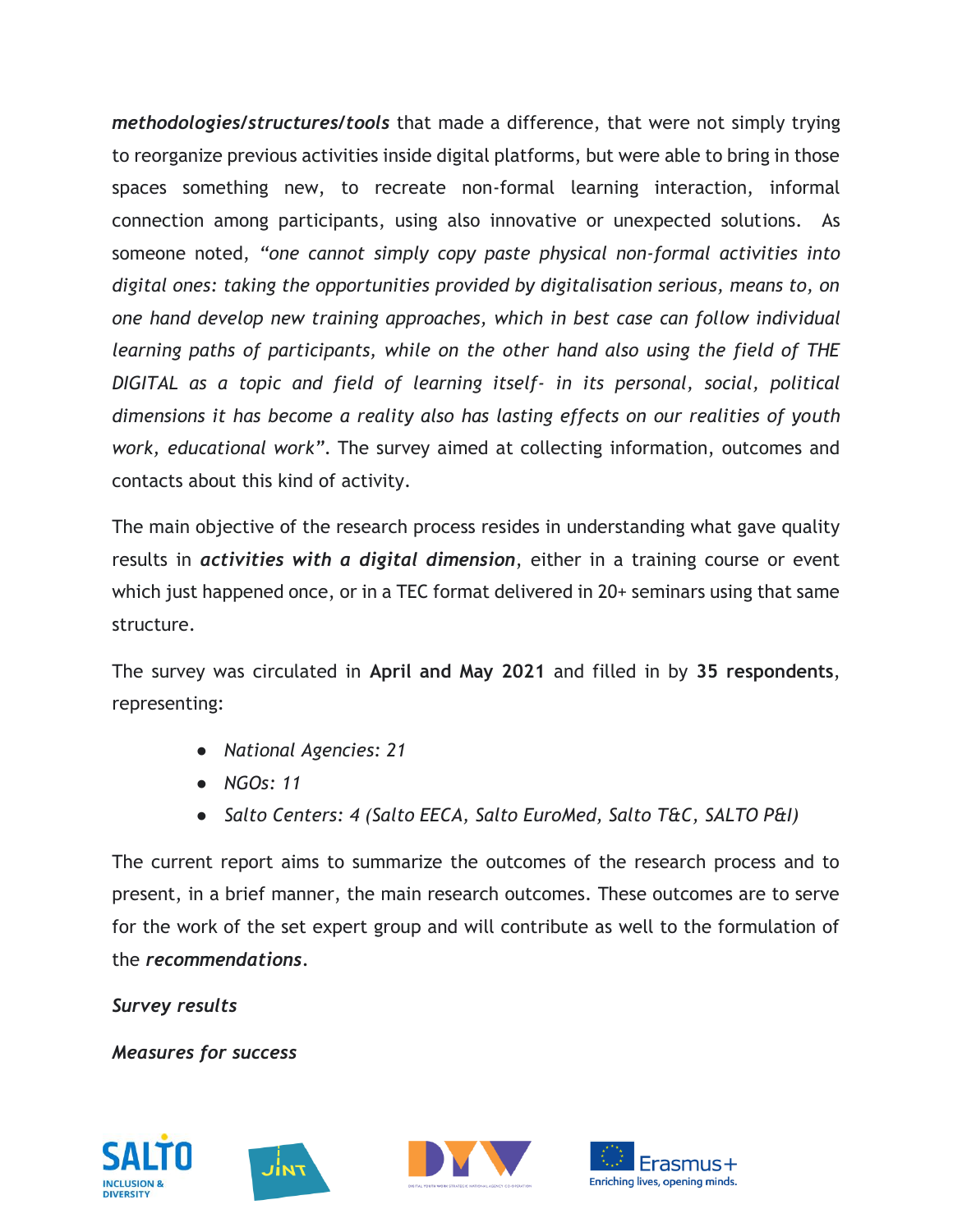In the first part of the survey, the questions were designed to capture the own experiences of the subjects and to create the space to share their experiences related to organising digital activities, highlighting those activities considered to be successful in reaching their goals. Within the activities that the subjects organised in 2020 and 2021 in a digital format, a non-exhaustive list includes:

- Workshops to raise awareness on inclusion issues on ESC and E+ projects
- Training of mentors
- Online TEC activities
- Regular activities the trainings that volunteers have to attend adapted to having them delivered online
- Webinars
- MOOCs
- Events that encouraged the sharing of the digital experiences, in terms of tools used, methodologies that were adapted or lessons learnt.

The online mobility activities implemented brought *advantages*, the following points appeared several times:

- Not required a long time span
- Reached more participants because they were digital
- Reaching a wider audience
- Allowed to re-use digital materials prepared for an activity in other situations too
- $\circ$  Reaching out to those groups that were harder to reach with the residential formats – such as the participants with mobility difficulties.
- Made engaging with the content easier, being not limited to a few days of residential work.
- Answering the needs for more ecological "mobility".

But the respondents also mentioned those experiences that hindered the implementation of the planned activities:







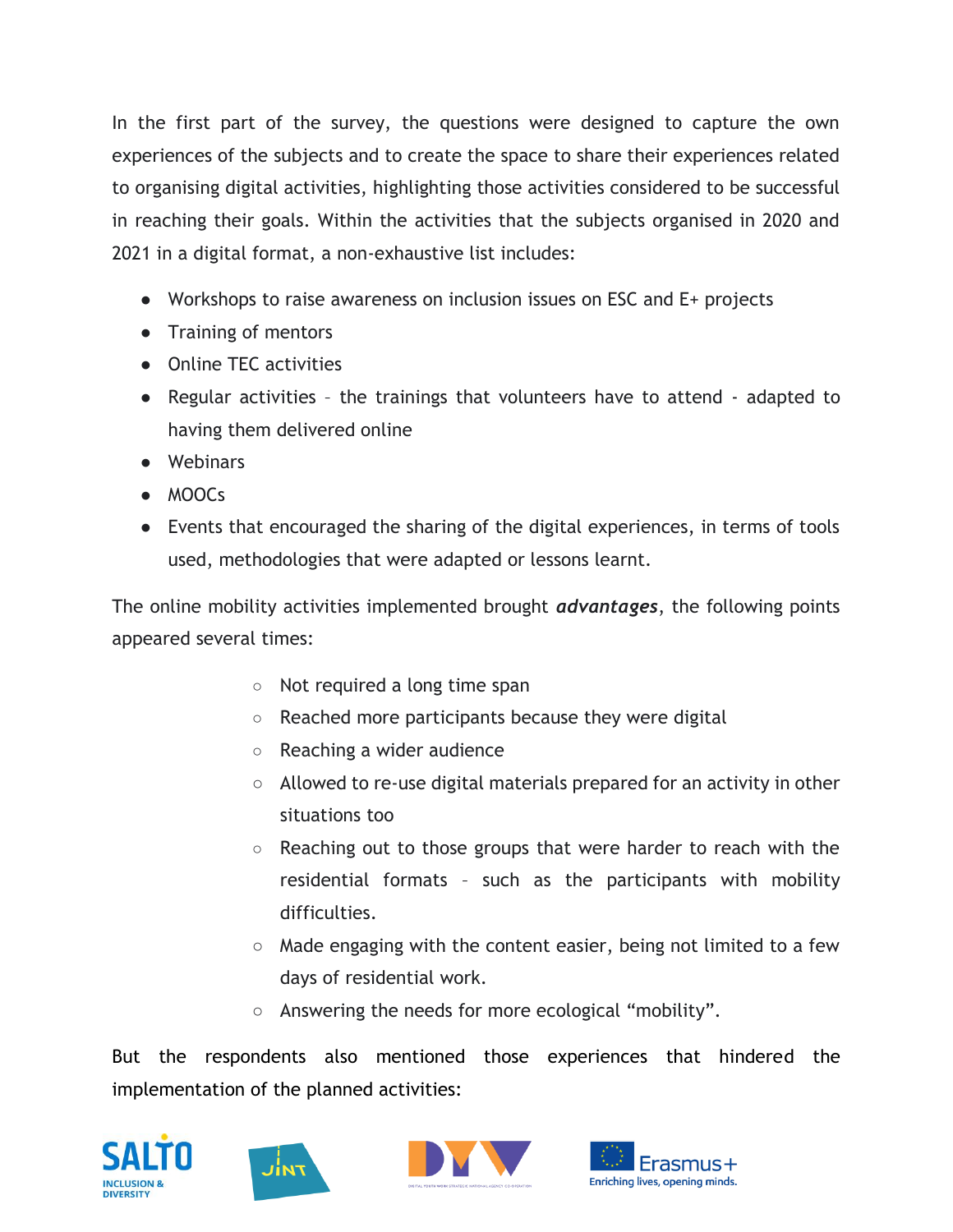*"We don't organise european digital activities yet. We only did online training for our region and were not the same as in presence. We will try don't do that again, because we don't like it!"*

*"On Arrival and Mid-term trainings have both been online since august 2020. They are successful in reaching their goals although we would like to have them residential. There's a very different dynamic involved in online and participants get tired fast. They have also had a poor Internet that the NA has been involved in trying to help with but the volunteers also like to group together where they are which sometimes works against their tasks within the training."*

The technical matters related to the poor access to internet, lack of digital skills of both the teams delivering the activities and also of the participants as well as the lack of access to equipment of different target groups, were frequently mentioned as barriers to participation.

**Most of the activities that were mentioned by the subjects were activities that were already in the agenda of the participant organisations and were only adapted to respond to the requirements of the online format.**

Very few answers mentioned new types of activities included to the working agenda, activities that were developed to respond to the current challenges determined by the Pandemic.

## *Examples to share: Polish NA*

*NET: The most successful international event was 'TC on Mental Health' – an international seminar with elements of training for representatives of ESC beneficiaries. We transferred this planned activity into online TC that aimed to equip participants with means to support volunteers in their emotional and psychological wellbeing and to recognize the signs of possible mental crisis. The whole programme, planned for 5 days, included various ways of working and it was spread over 3 weeks.*

*Participants were offered a possibility to discuss different approaches to mental health, ways to deal with it individually and on the organisational level. They* 







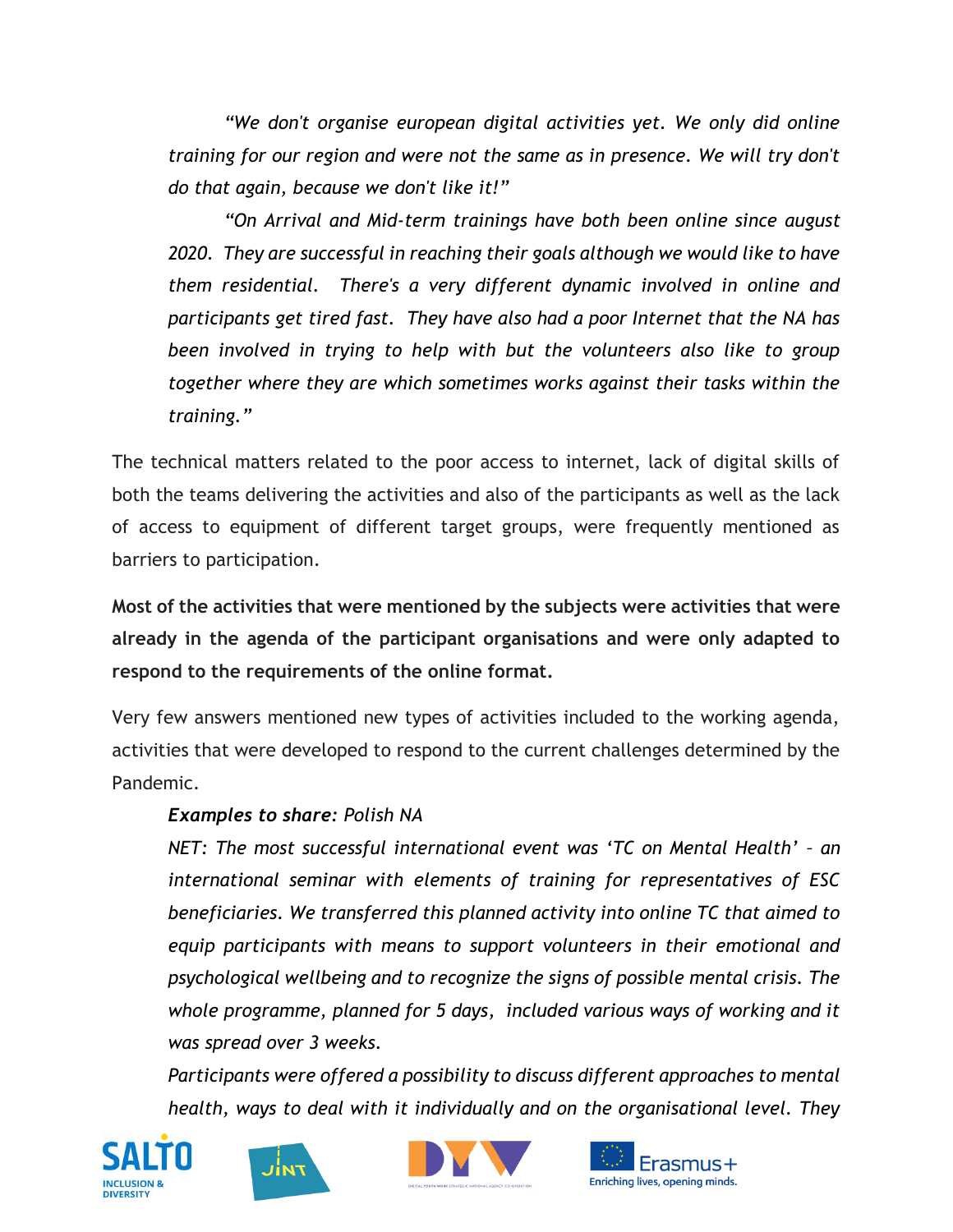*also shared their good practices and took part in training sessions as well joining the presentations from fellow participants. The programme over the 5 days consisted of various ways of working, such as:*

- *working in small groups,*
- *interactive sessions of sharing good practice, tools, methods and approaches,*
- *presentation of studies, research and some theories,*
- *individual work*

The new format of mobility activities also required additional **resources**, mainly in terms of **platforms**, devices, training activities or infrastructure. A training room with good sound attenuation, microphones that makes everyone in the room audible to those in online and additional microphones for speakers and moderators, a camera that can capture everyone in the training room, a display in the training room that shows a highquality image of the online participants were mostly the new additions required. In terms of human resources, except for the digital competencies required from the teams and from the participants as well, new roles were needed: at least one person who is familiar with all the technical means used and can provide technical support throughout the event.

> "*For the MOOC choosing the learning management system (LMS) platform was an important decision as it influences the workload for the team (for uploading & organising content, among others) but also educational resources that could be used, the interactions between the participants and the overall user experience. The MOOC made extensive use of videos – both whiteboard*

> *animation videos and videos where trainers address the learners. For the animated videos, good cooperation with a video production company and established work flow is important.*"

Regarding the digital tools, it was noted that *"regardless of the content and of the people to work with, there are at least 2 dimensions that need to be answered by the organisers: GDPR conformity of tools, and tools that take on participants' digital everyday habits".*







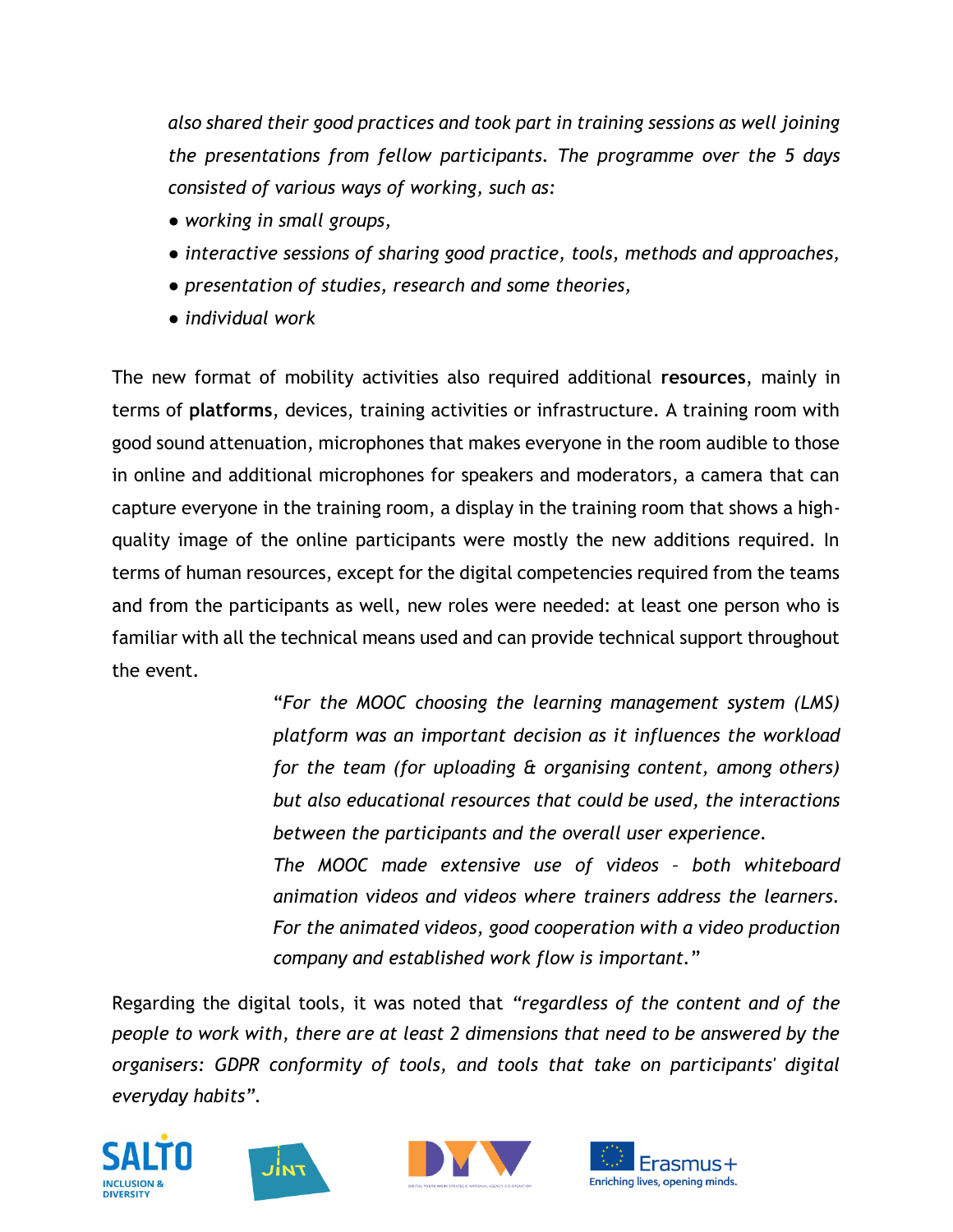For the tools used to implement the online activities, the following were mentioned several times:

| Actionbound      | Canvas        | Clickmeeting | Discord      |
|------------------|---------------|--------------|--------------|
| Eventbrite       | Facebook      | Gather.town  | Genially     |
| Google Classroom | Google Drive  | JamBoard     | Kahoot       |
| Loom             | Mentimeter    | Miro         | Moodle       |
| Mural            | Padlet        | Powerpoint   | Powtoon      |
| Prezi            | <b>Ruzuku</b> | <b>Skype</b> | <b>Slack</b> |
| Slido            | SurveyMonkey  | Teams        | Trello       |
| Webex            | Whatsapp      | Worldwall    | Whiteboard   |
| Youtube          | Zoom          |              |              |

As well as custom made digital environments, like creating "*digital excursions: Museums, cities, digital escape rooms or specific digital educational games. For hybrid group activities, specifically the technical infrastructure of 360° Cameras, etc has been an important asset, since it made encounters of groups possible – however cost intense".*

When reflecting on the **challenges** in implementing the online activities, the respondents found the most relevant to share the following:

- Lack of digital literacy
- Limited access to equipment and software
- Screen fatigue
- Bad connection (internet) and no connection (informal time, volunteers' interaction and lack of feedback)







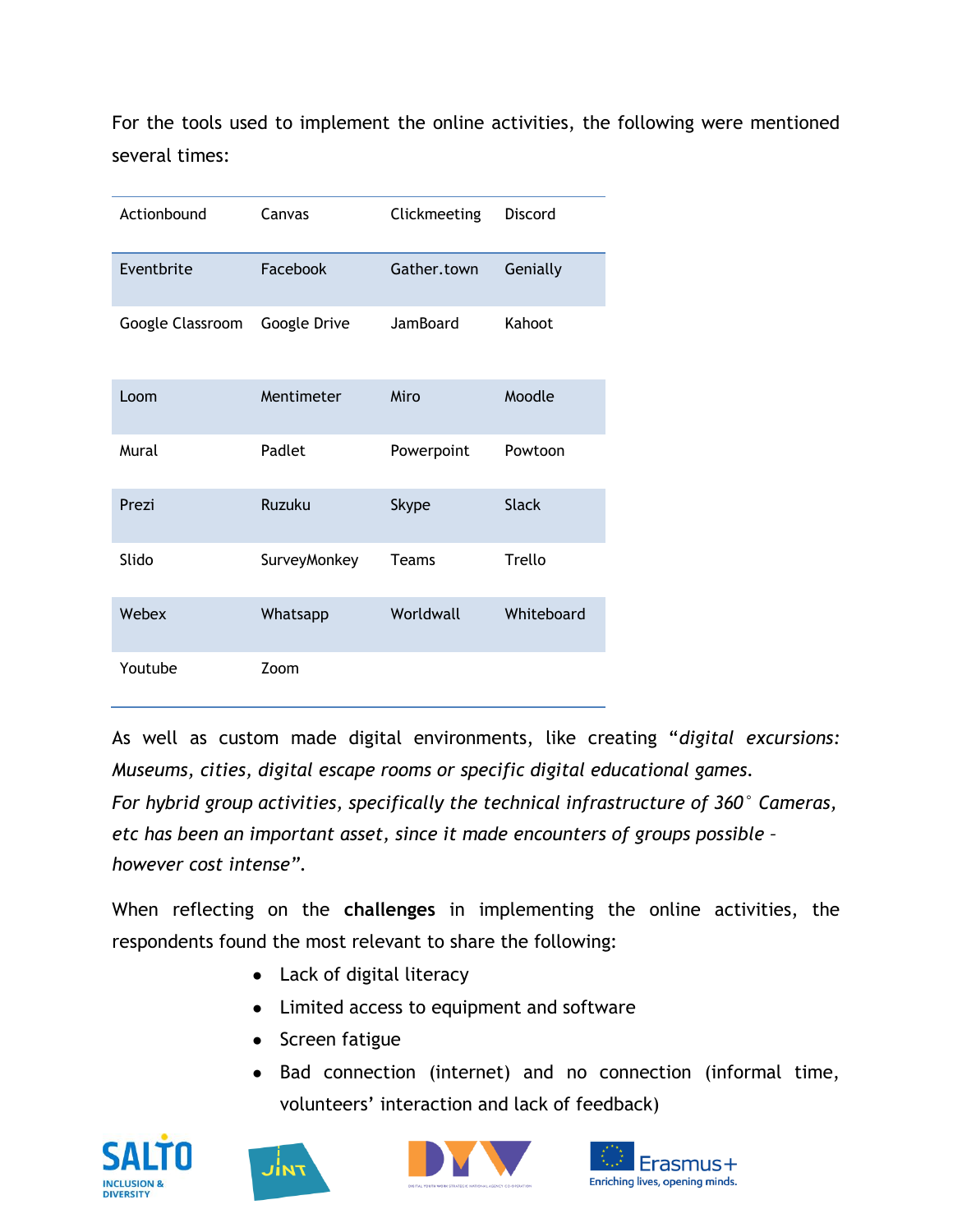- Online-events seem to be more non-binding so participation is not continuous.
- "No shows" make it difficult to plan ahead and to prepare activities properly
- Informal get-together situations are hard to establish in virtual settings
- When people have their cameras off, communication is very reduced to speech online and that clearly is a different way of interacting than what we are used to from physical activities

Some comments highlighted the difficulties of youth workers to engage with new formats in digital environments:

> *"As a training provider we struggled often with this rather passive attitude, since we are convinced of the benefits digital and blended learning can provide if soundly designed and conducted.*

> *There is a high need for further qualification of youth workers, staff, pedagogues in digital capacity building, also there is required an ongoing need to develop accompanying staff qualification and support programs, since digital learning goes much beyond educational aspects, but tackles technical, political economical dimensions which are issues of EU Fundamental rights."*

Another difficulty regarded adapting to new formats and boundaries:

*"Digital doesn't work for certain formats like study visits, talking about sensitive topics (like human rights), or reaching certain target groups (like parents of migrant youth), nor for doing side activities like having a meal at family homes or visiting the EU Parliament."*

Difficulties to fully embrace the new media being used, instead of basing everything on written text / spoken videos, were also mentioned.







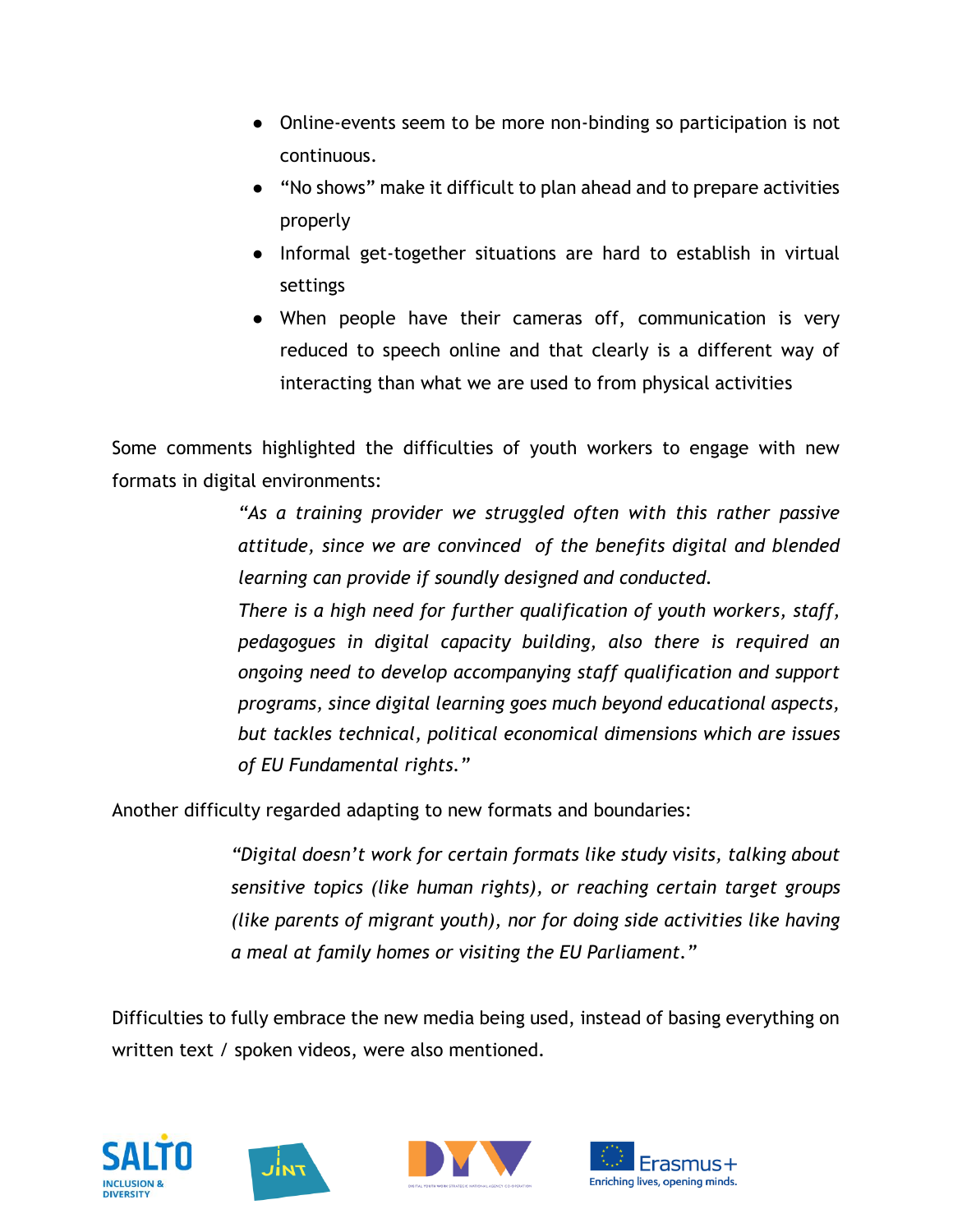*"Another challenge was that a lot of participants focusing on results were not ready to invest into the process, but rather to reach their aim in a very defined timeframe. This was fine with small, task oriented working groups, but rather challenging with the groups where learning was in focus and the process was more unpredictable (in such case losing participants partly or at all in the online process became an accepted reality)."* 

But implementing the online activities, also brought **benefits** both to the organisations and also to the participants:

- Flexibility (schedule, training methods, etc.)
- Experimenting with new formats and methods
- Reaching out to new target audience
- Saving resources
- Saving time on long trips
- Bigger events and better structured/condensed
- Digitalising most of their work
- Opportunities to network
- Meetings 'to the point'
- Reduced carbon footprint and able to handle other life responsibilities
- Candidates really decide where they want to go "in comparison to residential times where we have much more tourists applications"
- We learned so much, as organisation, but also concerning the activities and new approaches – so far it has not been yet harvested

*"Generally the issue of inclusion is not that different when targeting youth workers and trainers. Definitely we observe the value that the digital environment brings in this regard. And we see that even when the Pandemic will be gone and we will be back to residential activities, a lot of online dimension in our work will remain, as quality practice and* 







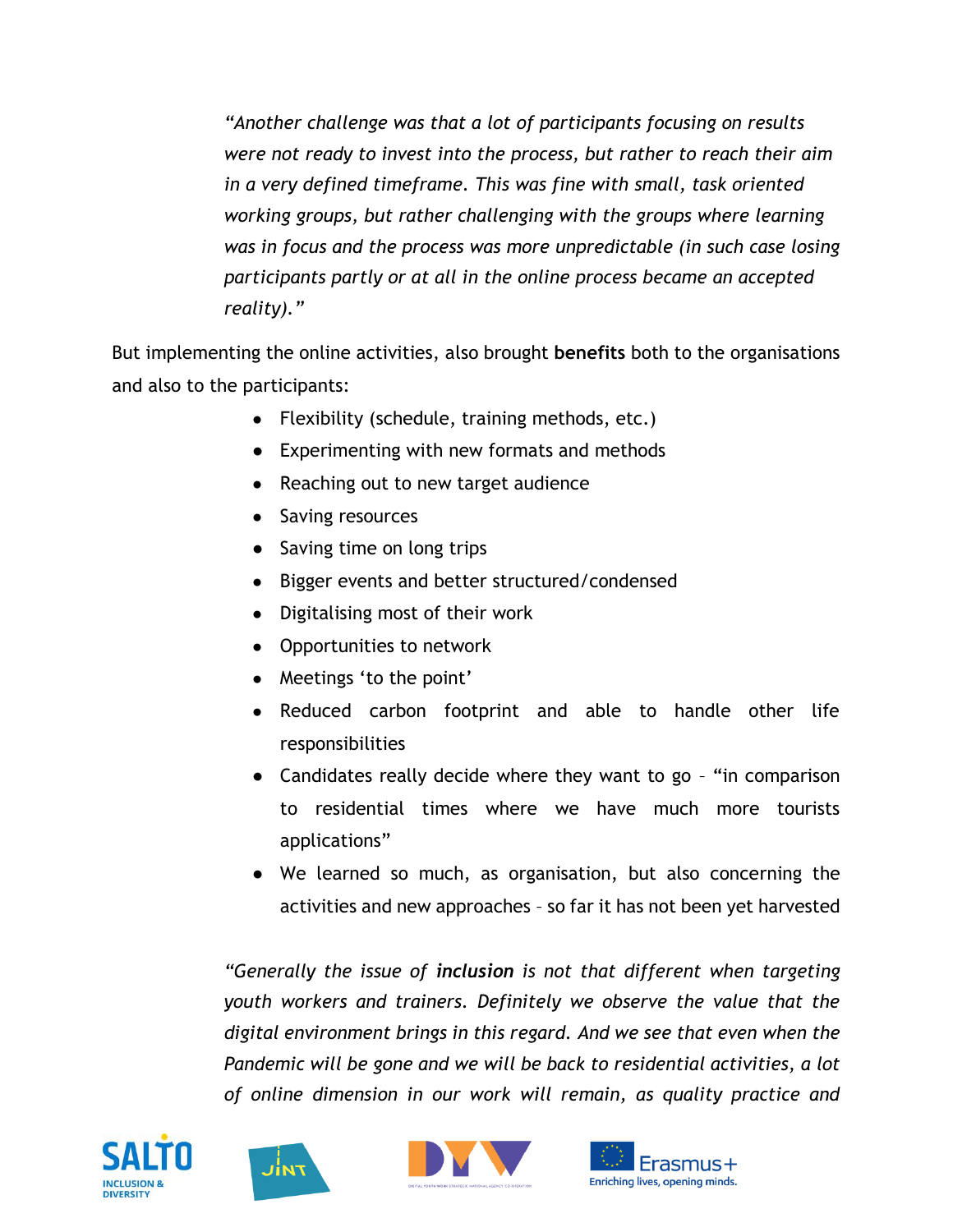*experiences learnt during the COVID-19, also in terms of involving those with less opportunities."*

The second part of the survey, asked the participants to reflect on the **outcomes** of the implemented activities. For the organisations that managed to adapt and implement activities to the online format, some outcomes mentioned are:

- Understanding common strategic goals as a team Involving team members in creating common goals
- The need to consider financing also local level activities as they were the higher impact of COVID-19 process
- Young people became more 'digital'
- Shared learning

*"Outcomes reached differently: Yes. People are more connected and happy when they are in the same place. In digital experiences everything is colder and boring, in my opinion!"*

*"The main outcome is to keep supporting organisations and young people through NET and TCA activities, so they feel engaged in our programmes. Despite the current situation, the projects are ongoing and we can help with our seminars and training to tackle certain topics that might be useful for the organisations now and/or can help for future planning and implementation. And additionally in TEC, the main outcome is to achieve the goals that are set for training for volunteers and at the same time to offer volunteers support for wellbeing during pandemic and volunteer networking, which is the most difficult compared to physical training."*

"*We have found a lot of great platforms, methods to work together from different places and preserve the outcomes. It is also easier to take part in activities without travelling, which creates more involvement. Some of our events are going to remain in the virtual space*."

*"We have planned this course a year ago as residential and definitely, it would have much more limited outcomes (as 3 days residential comparing to now 6-7 weeks online learning process)"*







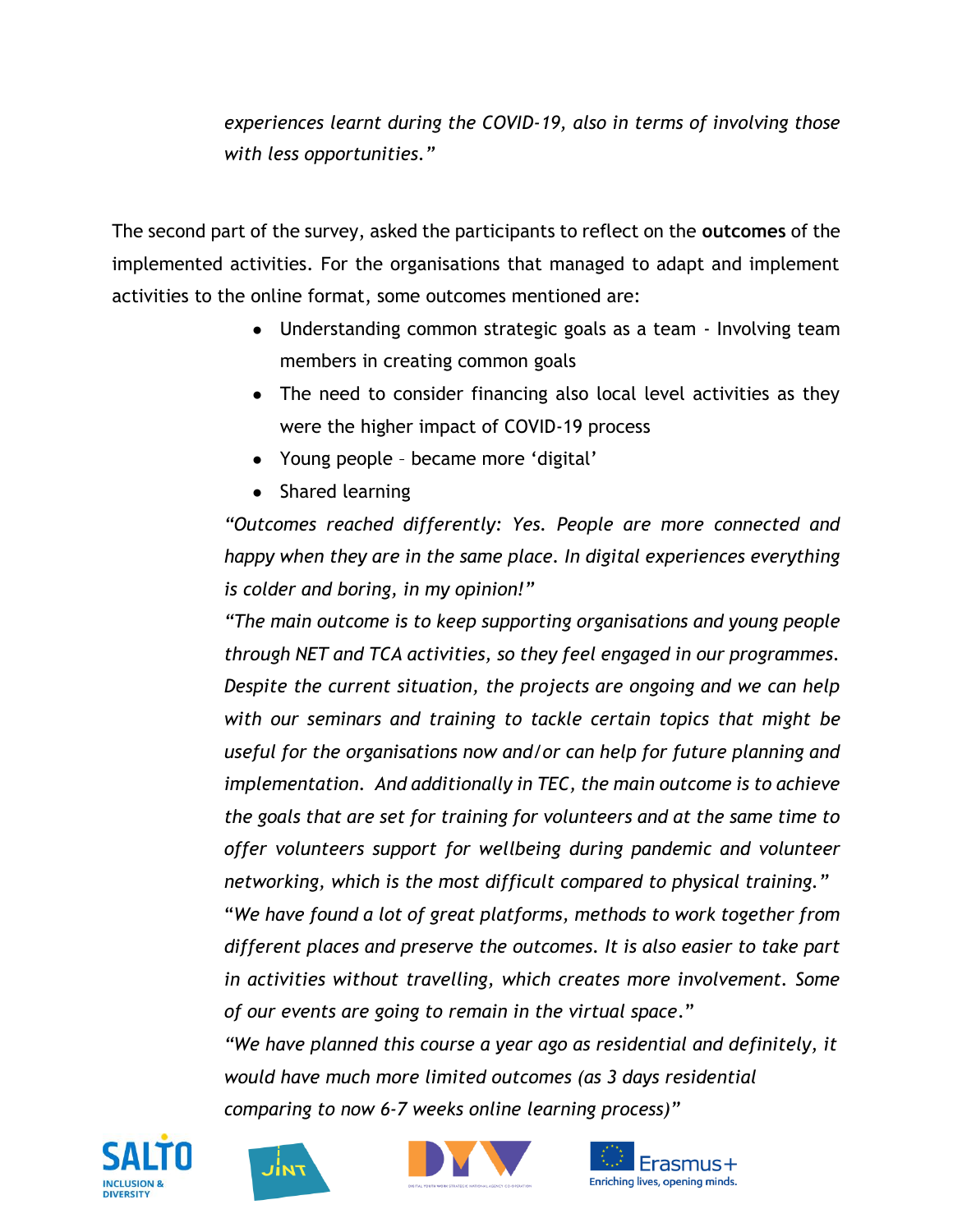Some organisations that already had experience in delivering online/hybrid formats did declare themselves as performing better in the new context. Instrumental to their experience was the fact that they were already aware of the technical possibilities and understanding of the role of the moderator in two systemic training situations (Estonia) or that they were familiar with the concept of transferring the ownership of the activity to the youth group as a paramount. (Finland). Other organisations expressed concerns related to the need to better understand how to keep participants motivated and active, on how to better communicate the format to the participants, on how to find the "right platform and the right method" to create a format that would work in the online and offline version.

Discussing the *quality* aspect of the newly implemented formats, the ownership of good quality digital equipment was extremely important for a good and fruitful learning experience. Entertainment, experience in more digital projects and competent personnel as trainers would also improve the quality of the activities. Involvement and adaptability of the team, coaching sessions before the activity to prepare the participants and their commitment were also mentioned as quality aspects. Also, participants' selection is harder and additional work is needed to keep them involved, but the group of participants is the key to quality in participatory processes. Some of the subjects to the survey also piloted the formats with control groups (e.g. trainers' pools) before launching the activities for the general public.

It was noted that:

"*Digitalisation for the NFE working field seemed to be by far more abstract and until now seems to be mostly seen as a shift into digital learning or digitally supported learning. However since digitalisation affects far more aspects and shifts the whole societal and democratic constellation learning is embedded in, we are only at the starting point of a deep change.*"

**Quality was often defined through:**







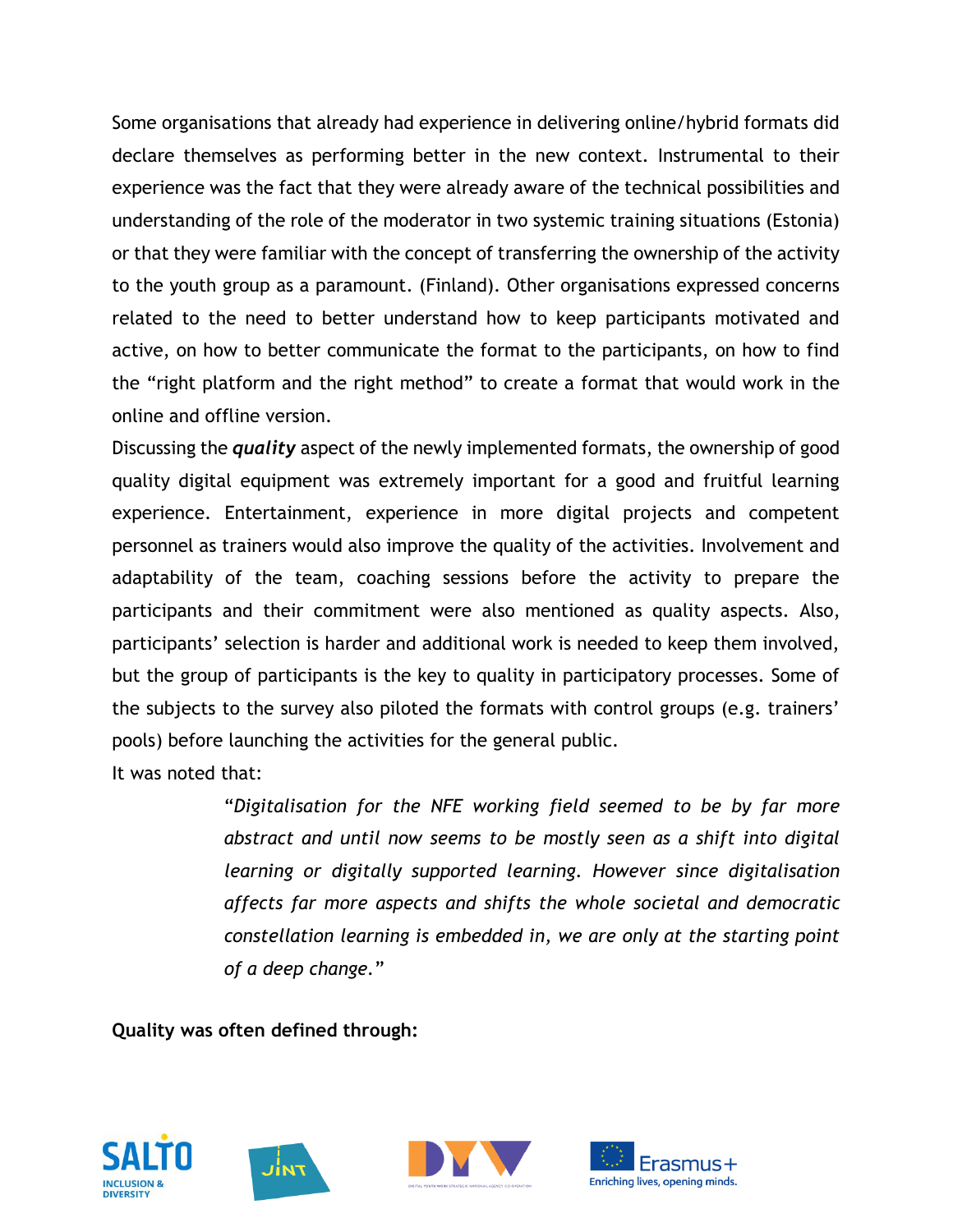- Pedagogical thinking in online learning environments, critical media literacy much more than at the moment, exploring a new learning environment and getting used to it
- "Good trainers that manage to keep the participants engaged, stable Internet connection of participants/trainers, mixed methods (presentations, group work) and well timed sessions. Good facilitation skills (including use of trainers), easy to use tools, increase preparation time for activities as well as in understanding how online learning process works; variety of methods; keeping the focus of the meeting. Very well structured script and prep with all organisers (everyone knows what's happening minute by minute, tasks shared in a detailed way)."
- "The competences and preparation of trainers being able to understand the groups' needs, finding interactive ways and energizers to motivate and interest participants, looking for solutions when unexpected difficulties occur."
- In the case of hybrid situations, "the key resource is the team running the activity, if it can lead the group and create conditions, where everyone can be involved, at the same time, taking advantage of the fact that some participants are actually physically together. "
- "Format of 90 min (30 min input) for ID talks seems to be working very well for events which mean to inspire, give some basic theory behind and offer some practical tips and tricks. It is easy for people to join (no selection), using zoom proved to be easy "accessible", having a vast, clear structure of 1st having and input and after that small group discussions made it also easy for people to "choose" which bits they want to attend. We also tried to bring in a youth work perspective to different issues, which was appreciated by the most, but also criticized by some (not seeing the link with their daily work), but all in all people kept on coming back and giving







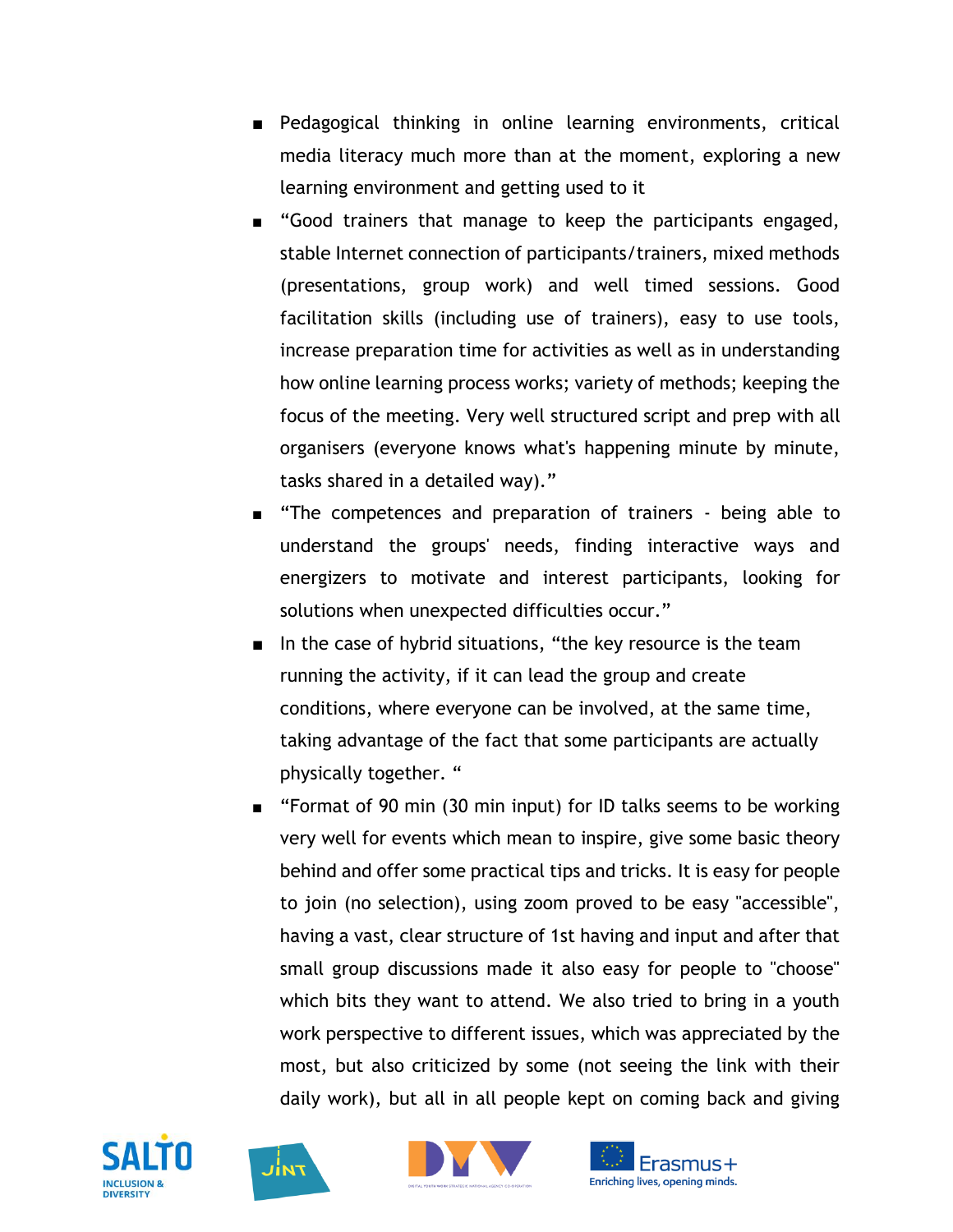really positive feedback. And the power of sharing a personal story has been reconfirmed."

- "We were aware of the main challenges and implications of carrying out activities online (e.g. digital fatigue, possible lack of engagement or interest, different dynamics needed when compared to traditional residential events) and adapted the format according to those factors"
- "We had a strong and supportive team, including the main facilitator, social media manager and technical facilitator and a graphic recorder. The team followed a script with well-defined tasks and roles throughout the whole implementation of the ID Talks. We held regular prep meetings, we communicated via WhatsApp with the team, we had prep meetings with guests. Again, motivation of trainers and NA/SALTO Officers and their positive attitude and eagerness to explore new IT tools. Interaction with the participants via chat and voice, making jokes during the presentations to liven up the activities, etc. Production of the videos and quality documentation. Trainers, specific methodologies or approach and the selected platform were the keys."
- "The use of several breaks during the activity or using them to play short funny/interesting games. Also the use of innovative apps, in order to change the dynamic and methodology of the activities. For our NA one of the elements that was really important to give quality to these activities was the training on online tools and platforms we implemented, to participants from our Pool of Trainers. Train or trainers was the 1st important step to assure quality and a good / smooth flow. Also a complementary team and a good preparation phase. The planning, the preparation and training of trainers for the transition to digital context, an agile approach – we try a concept, we see if it works, then we improve it (e.g. for the







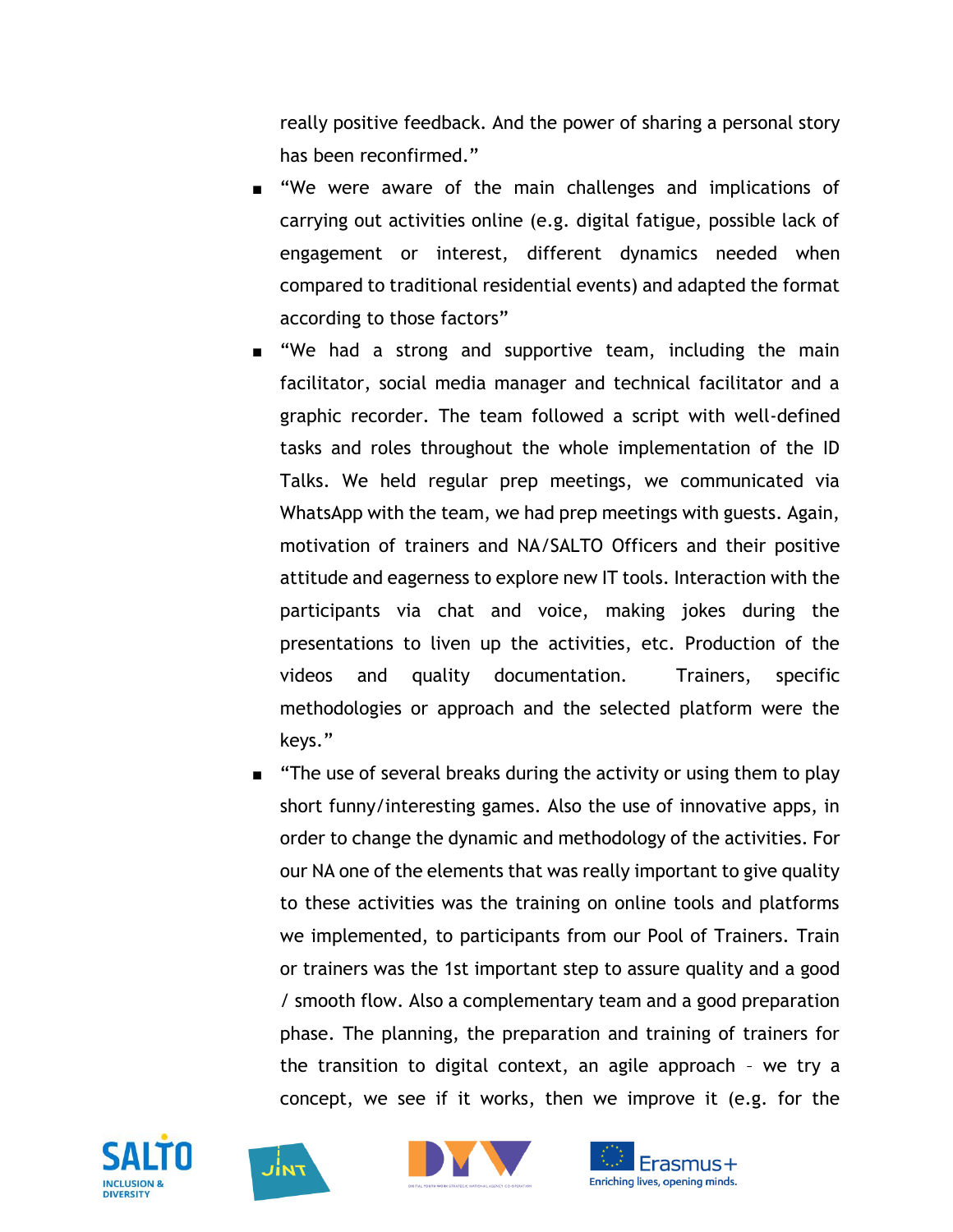OAT/MTE sessions), promotion and recruitment of participants, the follow-up activities"

- "TEC activities: Facilitators creating clear rules for participating and the participants following them (e.g.: one participant/screen, camera on, switch out emails and social media, etc.) Breakout rooms make the group work easier: participants do not need to move and then return to the plenary - technology does it.
- Creating space to stretch out, move a little bit, lighten the atmosphere because these long hours in front of the screen can be really tiring."
- "The videos of the trainers helped the participants "to give a face and a voice" to the MOOC. In a future edition, we will consider making more use of this element."
- "One can say that we needed more trainers and teamers than in an analog/physical meeting activity".

## *"Better digital training for ESC volunteers than no training at all!"*

Other questions of the survey asked the respondents to reflect on the **amount of resources** invested into organizing the new formats of activities – online/blended/hybrid. Especially for the online ones, the answers have been split almost 50%/50% to fewer resources needed and higher resources needed, with a slight preference for higher ones. For the answers that marked fewer resources needed, the approach was rather through the elimination of the costs for the venues and traveling, while the higher costs were determined by the fact that the pool of experts that do have all the required competencies to work on this format is reduced and to the costs of the equipment and training that would ensure quality activities.

An interesting analysis of how the amount of needed resources may or may be higher or lower according to the different aspects we analyze could be:

## "Higher: higher in terms of programme costs, we invested more in technical support and conceptual thinking







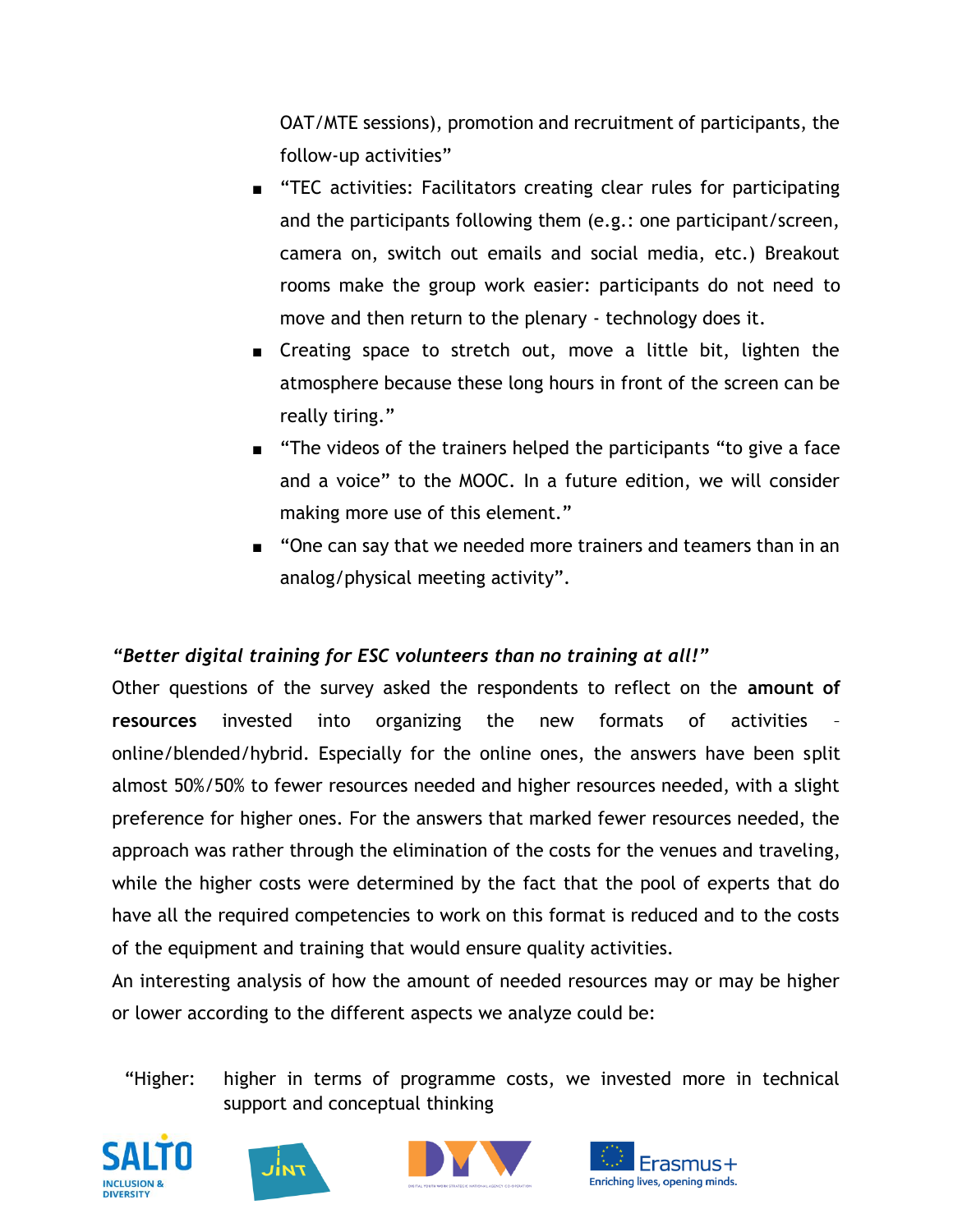Lower: Concerning travel and food and lodging

The same: Programme costs, but the means were different e.g. we used seminar packages in TEC training to widen the learning environment (and developed a conceptual approach for this) or in Europeers events packages or vouchers for common meals were sent"

> *"The overall budget spent for the MOOC is close to 2 residential TCs that would be organised in Germany. However over 400 people registered to the MOOC (and more continue to register in the self-paced version), therefore the number of people a MOOC reaches is not comparable to a residential TC."*

## *Practices and current discussions*

The last part of the survey was dedicated to identifying practices (namely projects and activities) as well as current discussions and debates regarding the advancement of the recognition of these new formats, having the criteria included in the policy domain as well. "In 2018 we tried to mapp it on the international level [\(https://www.salto](https://www.salto-youth.net/HOPlibrary)*[youth.net/HOPlibrary\)](https://www.salto-youth.net/HOPlibrary). Now it definitely needs an update and we also would like to add a bit of context to it (short descriptions of what can be found in each document) – but we are lacking resources to implement it now."*

In very few countries, the current debates would include the need for a sustainable approach when it comes to having online/hybrid and blended mobility activities.

In most of the cases, the new formats were determined mainly by the current context and were not yet perceived as a window of opportunity.

Few examples:

- In Germany, IJAB (German NA) is working on this topic.
- In Sweden, the discussions would go around the increased accessibility of the new formats and on the greater need for a focus on promoting online activities for accessibility reasons
- In Ireland, The National Youth Council of Ireland has received extended funding to develop STEAM in Youth Work.







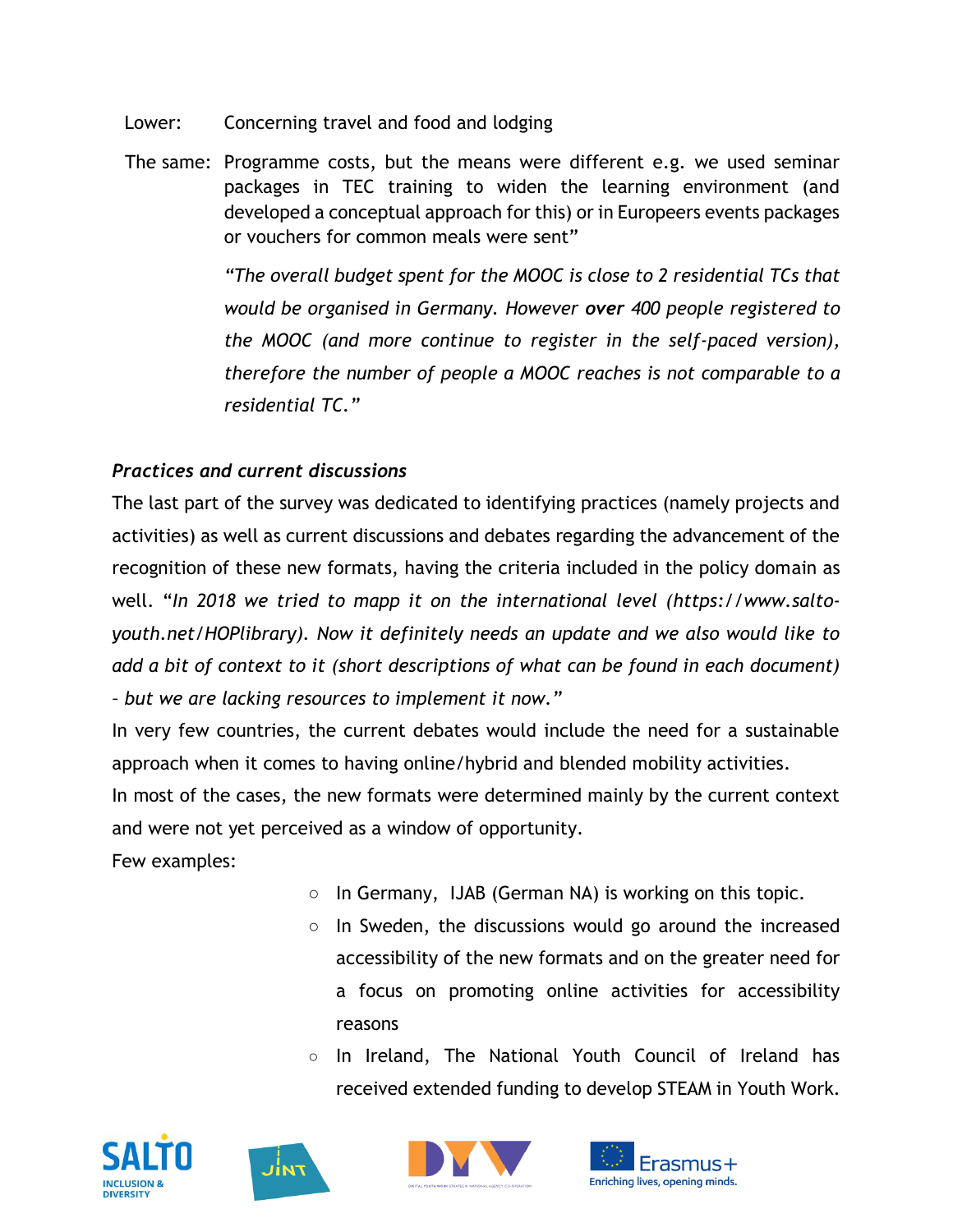- In Romania, the main discussions are linked to the Erasmus+ projects – how to involve young people with fewer opportunities in the virtual/blended mobilities, and how to provide adequate support – such discussions take place mainly during the workshops/meetings organized by the NA with the beneficiaries. In terms of policies, the national strategy for the digitalisation of education in Romania proposed by the Ministry of Education is currently under public debate. The strategy emphasizes the need to develop the digital competences of young people, including the need for safety in online environments and quality of digital education, however it is connected mainly to formal education and training systems and not directly linked to youth work. Also, the National Recovery and Resilience Plan that is currently under preparation by the Romanian Government (a draft being available for public consultation) for the Recovery and Resilience Facility tackles digitalisation as a main pillar, the educational field being one of the priorities (e.g. improving digital competences of teachers, students, including a measure targeting inclusion through digitalisation – designing accessible digital literacy programs for students with disabilities). Specifically for the youth field, the sixth pillar is focused on policies for the next generation – children and youth - proposed as a main direction under the scheme of grants for youth and sports the digitalisation of the youth sector to support young people, youth organisations and relevant actors .
- In Finland, digital equality is under discussion  $\cdot$  can every young person access the web? - Do they have devices or have to share them with siblings? Do they know how to find services and use them?. Online approaches, e.g. chats for







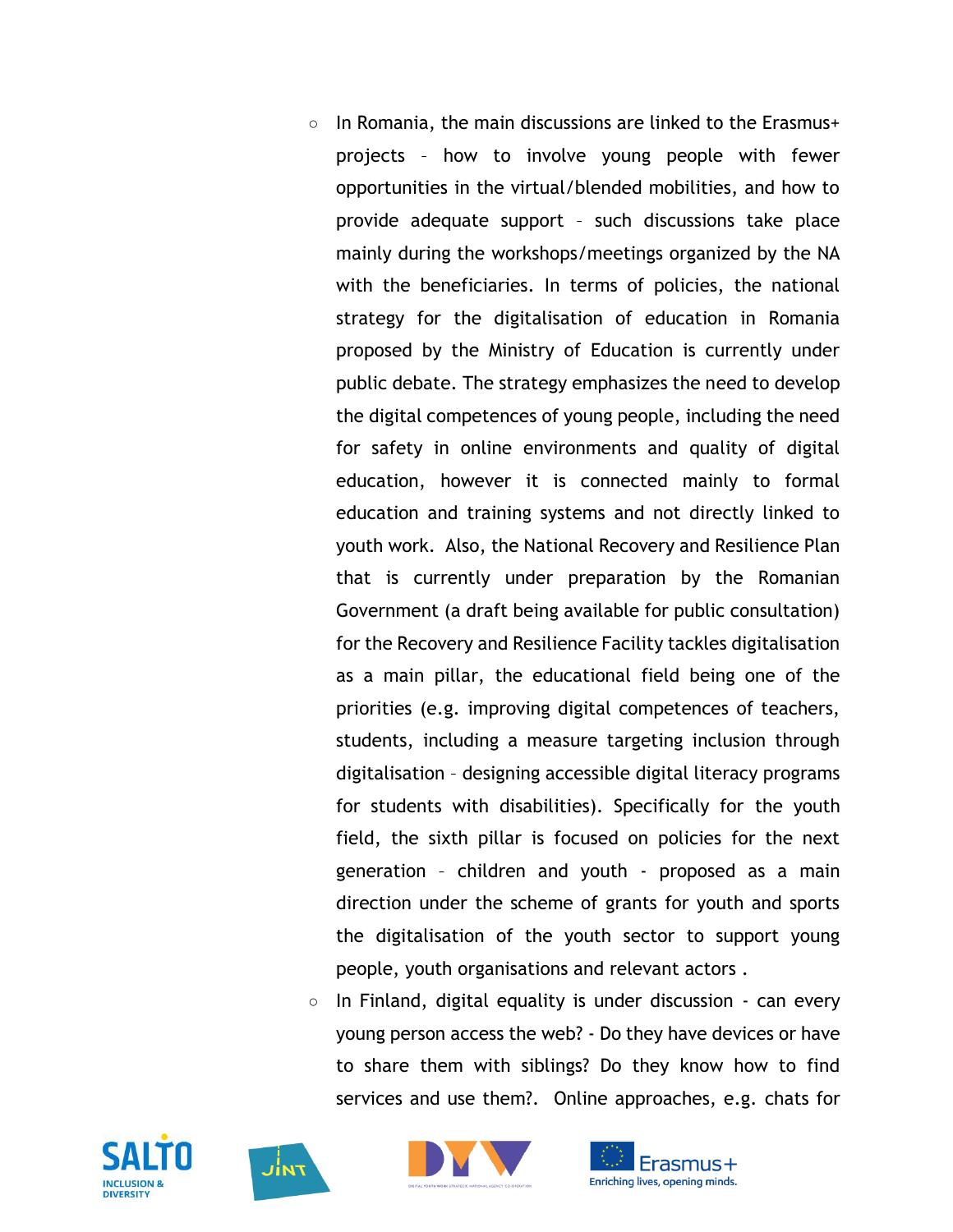young people to find help or advise have been organised by many organisations. Although the Finnish youth work does not separate digital and 'normal' youth work, but rather sees them as completing and supporting each other.

○ Flemish ministry of youth, culture, media Jeugd | Departement Cultuur, Jeugd & Media (vlaanderen.be) set up a research project on digital youth work done by VUB (free University of Brussels) (JINT is in the steering group). The aim of the Digital Youth Work research project is to comprehensively map digital youth work practices in Flanders by a) creating an inventory of digital youth work practices and b) carrying out a cross-case analysis of those practices. In addition, this study will also make recommendations concerning the Flemish policy regarding digital youth work. In addition, this study will also formulate recommendations concerning the Flemish policy regarding digital youth work, in order to support policy decisionmaking. In the Flemish Ministry's Policy Plan on Youth and Children's Rights 2020-2024 (JKP), one out of the 5 priorities is "Media literacy", focusing on children's and youth's digital competencies. Among others, a "media coach training" will be provided for youth workers, and a participatory project will be launched addressing the digital competencies of vulnerable groups of young people.

In terms of national/regional/local platforms or projects identified:

1. In Finland, In Finland, the Digital Youth Work Expert Organisation VERKE organised trainings for the Finnish youth workers so that they would have competence in organising activities online, using various tools etc.The Finnish youth work was invited to Discord, where e.g. an organisation responsible for municipal youth work organises constantly activities for youth workers where they can share their experiences, change practice,







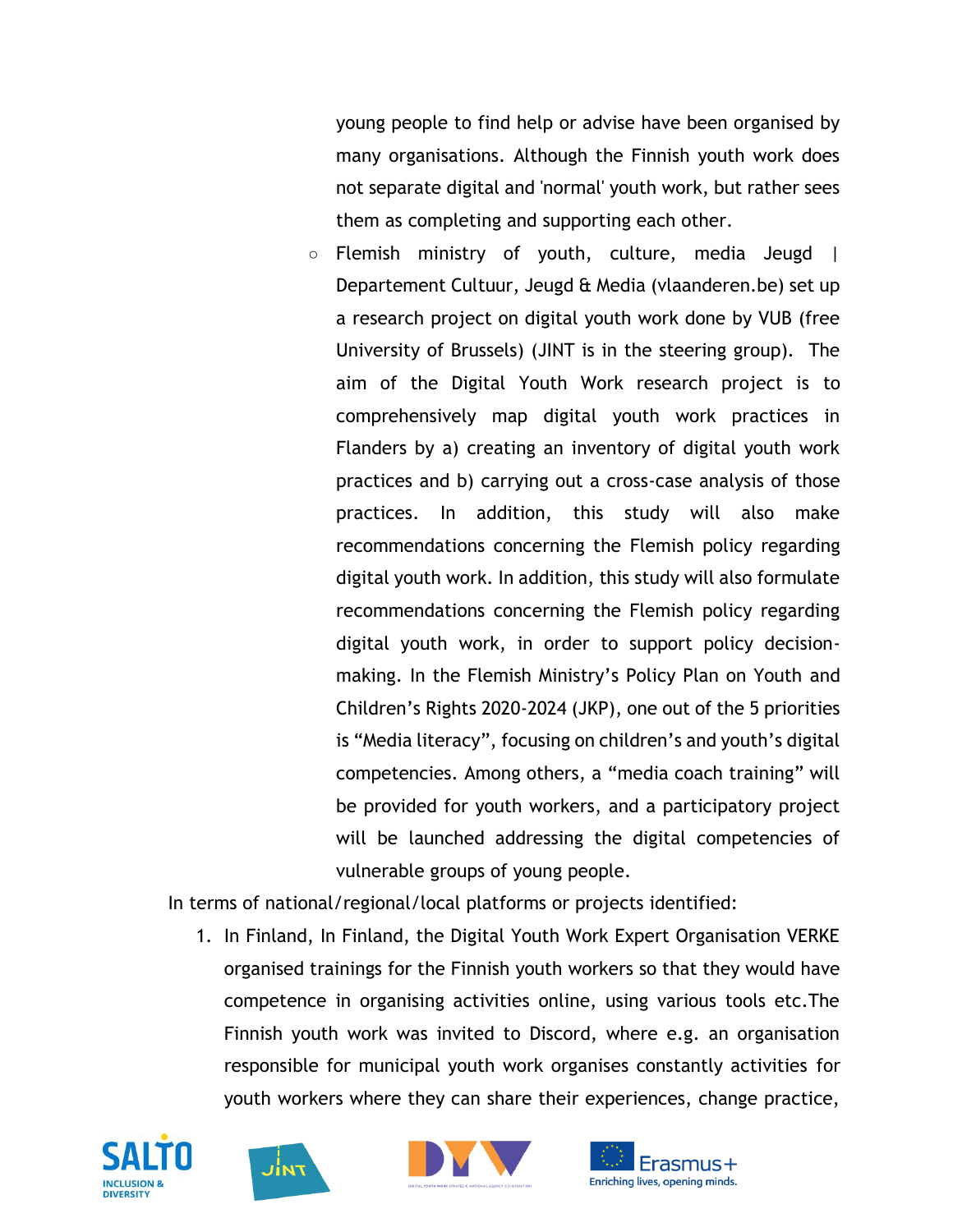discuss situations, etc. There are thousands of participants. Outreach youth work and police preventive (youth) work have already for years used digital approaches in finding the young people for their services and using the tools in their work. Online youth house in Habbo Hotel has been in use for over 10 years. Projects on online security and safe net (e.g. grooming) have been initiated.

- 2. For Flanders were mentioned:
	- Ambrassade (support structure for youth work in Flanders) offers training/ networking on digital youth work and a guide on online tools and platforms for youth workers. They want to set up exchange projects with other organisations in Europe working with digital youth work.
	- EPOS (NA Erasmus + Education and Training) offers webinars on blended learning
	- Bouworde is a youth organisation offering workcamps abroad. They organised 3 digital workshops, had prep sessions online for 49 participants and trained 25 youth workers online during 2020. Part of their offer was shifted to local workcamps.
	- Karavaan is a youth travel organisation that organizes trips and travels for small groups of youngsters guided by volunteers. During the pandemic they set up CORONAVAAN, a series of online radio sessions distributed on vimeo. To take their volunteers and members into a virtual international atmosphere with music, stories and interviews.

Through the survey, we also aimed at identifying the additional funding criteria that might have been added by the potential funders in order to support the blended/hybrid/online mobility activities. Few examples were shared from Flanders including:







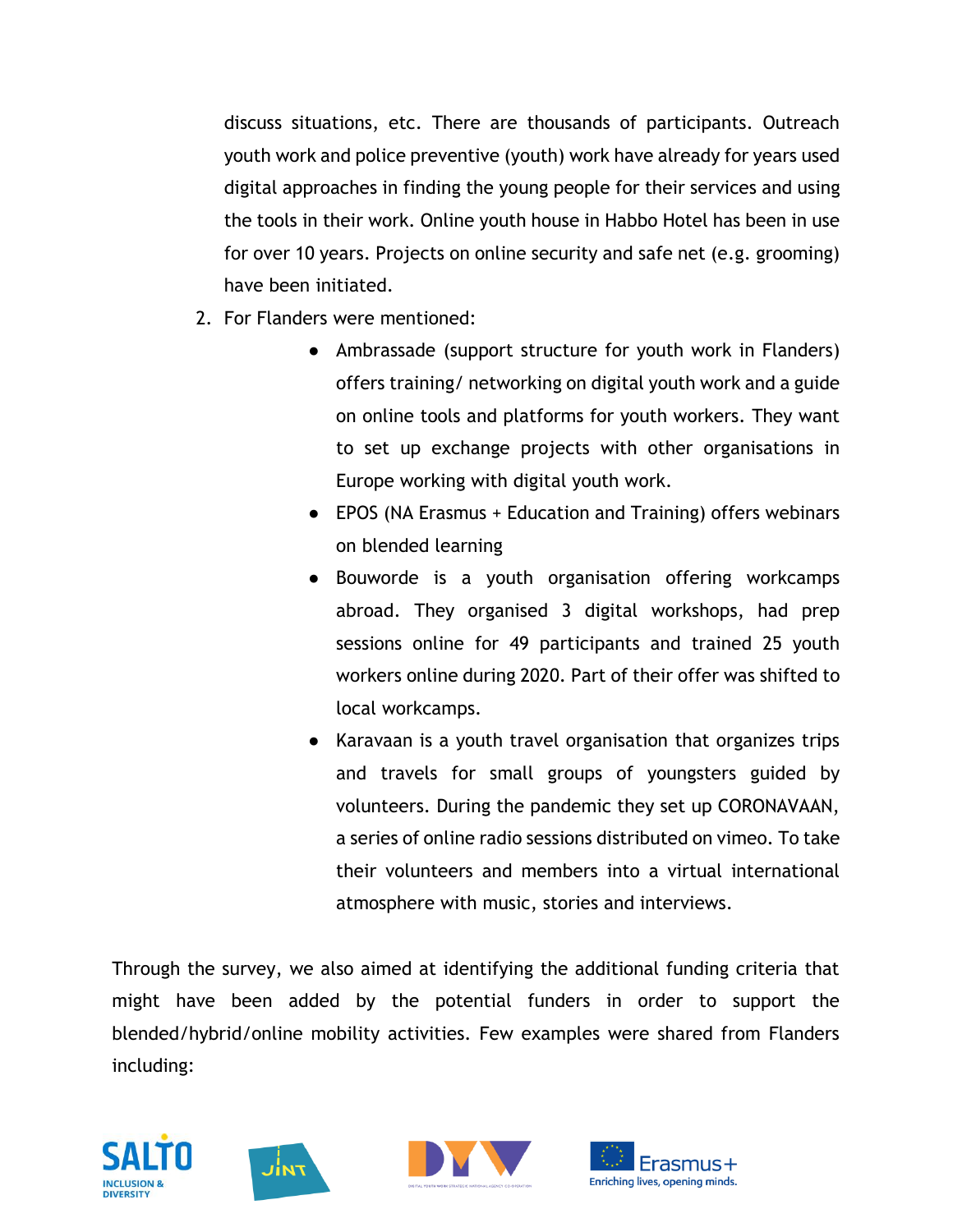- Koning Boudewijnstichting (kbs-frb.be) launched a call for support and coaching for youth/sport/culture organisations setting up digital transformation strategies
- Digitalforyouth.be launched project call 'PC Solidarity' for projects aimed to develop digital competences of Young people with fewer opportunities
- Link in de Kabel (lidk.be) is providing laptops to young people, supporting young people with fewer opportunities
- Socius (umbrella organisation for adult education) (socius.be) has big offer on trainings and tools on working digital int the socio-cultural field
- iDROPS has a Studio Digital project to build digital competences targeted at young people with fewer opportunities
- Mediawijs offers an online publication and video stories showing all organisations in Flanders with an expertise in digital inclusion

In Germany the national structures of AdB (Association of German Educational Organisations) and in their European umbrella of DARE network set up several working groups and projects to develop adequate capacity and support digital learning. One example is the digit-AL project [\(www.dttools.org\)](http://www.dttools.org/) or the downloadable digital learning on [www.competendo.net,](http://www.competendo.net/) which try to widen the horizon from digital learning to learning the digital. Also what is there is lasting activities such as tool fairs, test developments, pilot schemes for experimenting with digitised content and approaches development adequate for youth work activities (eg learning labs, maker spaces in the YW- field).

## **Critical questions – As Conclusions:**

The subjects shared valuable information about the experience of organising online/hybrid and blended learning mobility activities as well as on the current debates around the topic. But some critical questions are to be addressed during the expert group activities set for the participatory process:

> 1. Time - less is more? - Most of the answers were highlighting the fact that the activities implemented online allowed the same objectives and goals







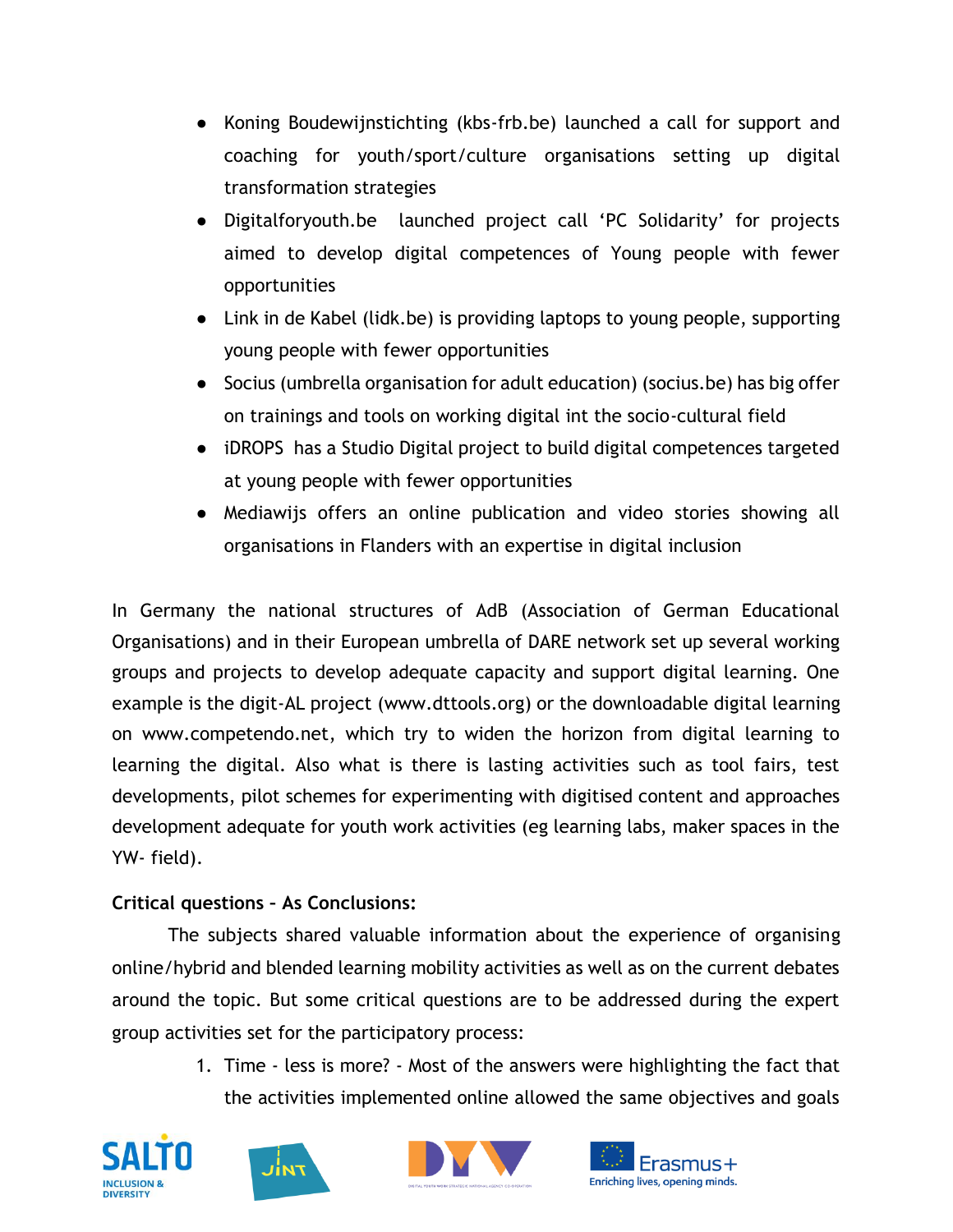to be reached in a reduced time span. In this case, one could conclude that the online/hybrid or blended formats would bring more effectiveness to the activities?

- 2. Audience Better outreach vs. inclusion? The subjects mentioned the fact that the new format of activities brought them closer to groups that were not that much involved through the residential formats - the example of groups with reduced mobility. But weren't the organisations supposed to work on reaching these groups before through the projects that aimed for inclusion?
- 3. Motivation Higher numbers and less involvement? The subjects also stressed out that it had been harder for the participants to stay involved with the learning process in the new format of activities. Consequently, if higher numbers were involved but the involvement was reduced, what could be the main conclusion that one could get to?

| <b>Practices</b>    |  |  |
|---------------------|--|--|
| <b>Activity 1</b>   |  |  |
| Swedish NA, MUCH    |  |  |
| <b>Type</b>         |  |  |
| <b>Fully Online</b> |  |  |
| Title               |  |  |







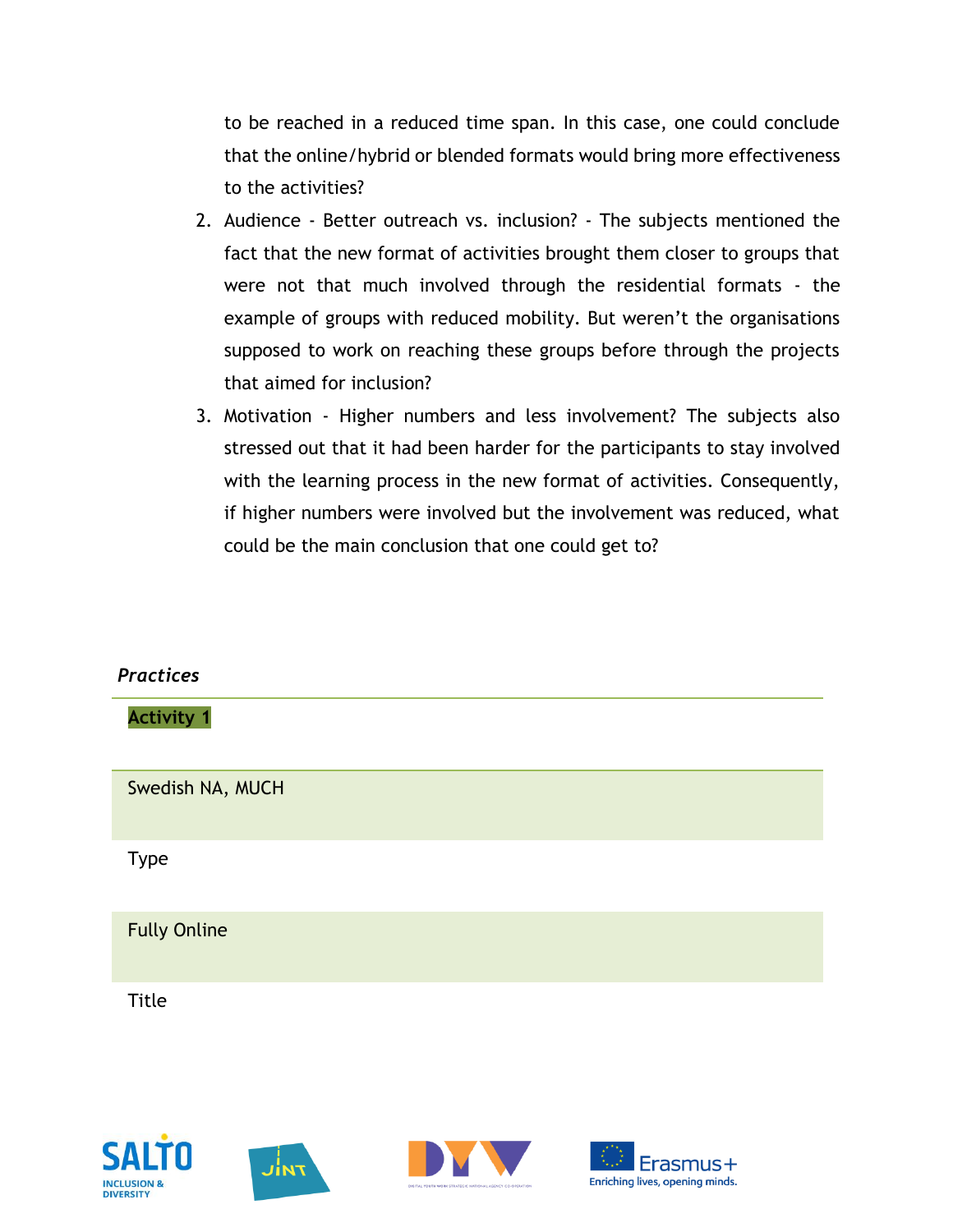Cooperation initiative

**Organisation** 

Partners involved: Swedish NA, Croatian NA; German NA; Slovenian NA; Trainers

Innovative because

The activity was interactive and dynamic, focused on inclusion, diversity of methods, the programme,

What makes it a quality one

The contents of the sessions, the outcomes and results, the participation

Contact person

joana.pinheiro@mucf.se

Activity 2

Movetia (Swiss NA)

Type

Fully online







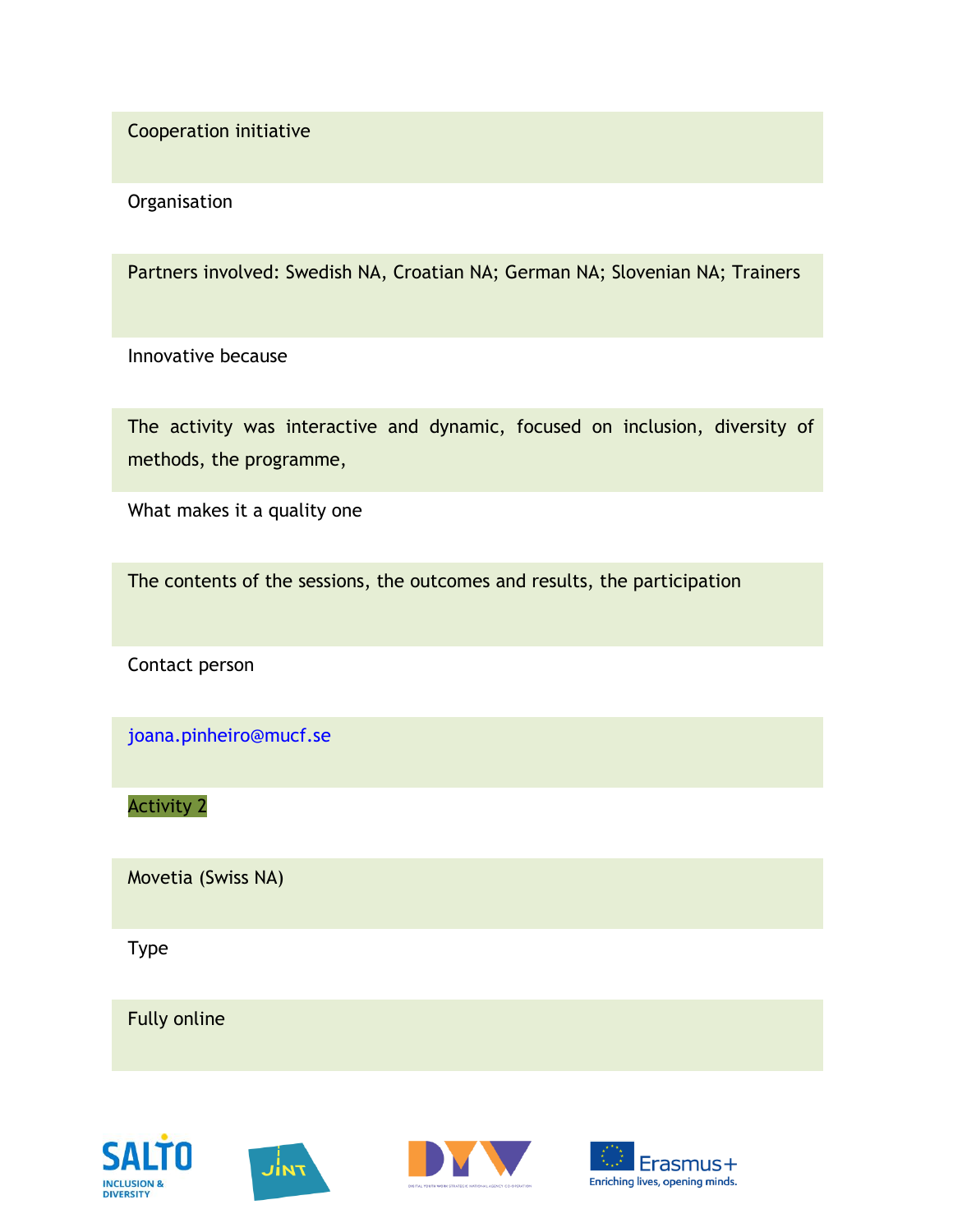Title

**Organisation** 

Association NOW

Innovative because

The organisers transformed the entire project swiftly into a fully online learning game that connected participants across borders.

What makes it a quality one

High quality facilitation and non-formal methods; very strong support structures for participants

Contact person

#### ra@nowornow.org

Obstacles: lack of motivation of the participants

## Activity 3

Czech National Agency for International Education and Research







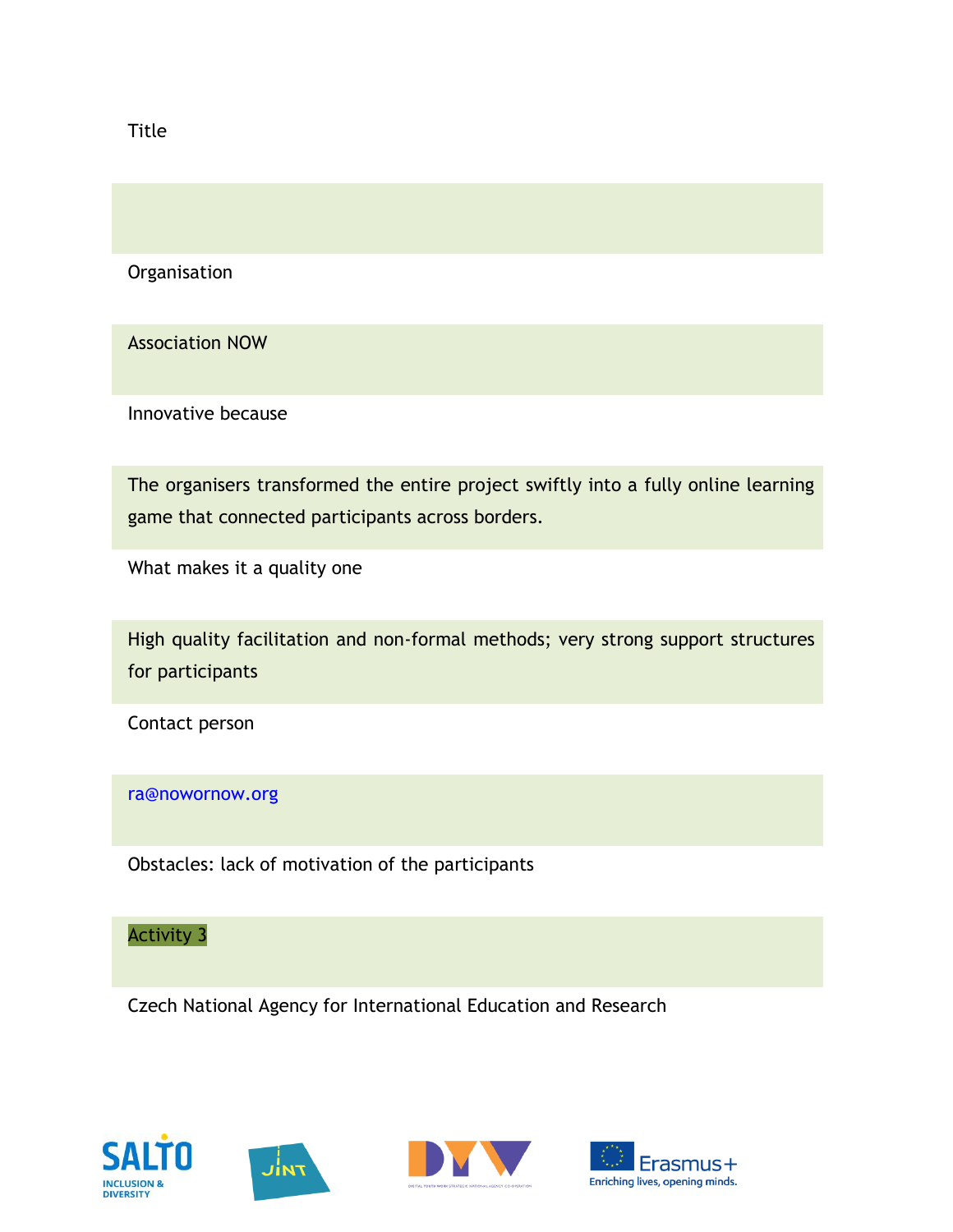Type Fully Online Title

**Organisation** 

NPO

Innovative because

A new way to build up partnerships and develop it after meeting using tools like gather.town and zoom.us and also usage of additional tools such as : Menti, Miro, Jamboard,.

What makes it a quality one

Quality was achieved by having a good facilitator who was able to activate people behind screens. And also by concentrating on learning aspects and transmission of knowledge

Contact person

[kaluzik@askcr.cz](mailto:kaluzik@askcr.cz)







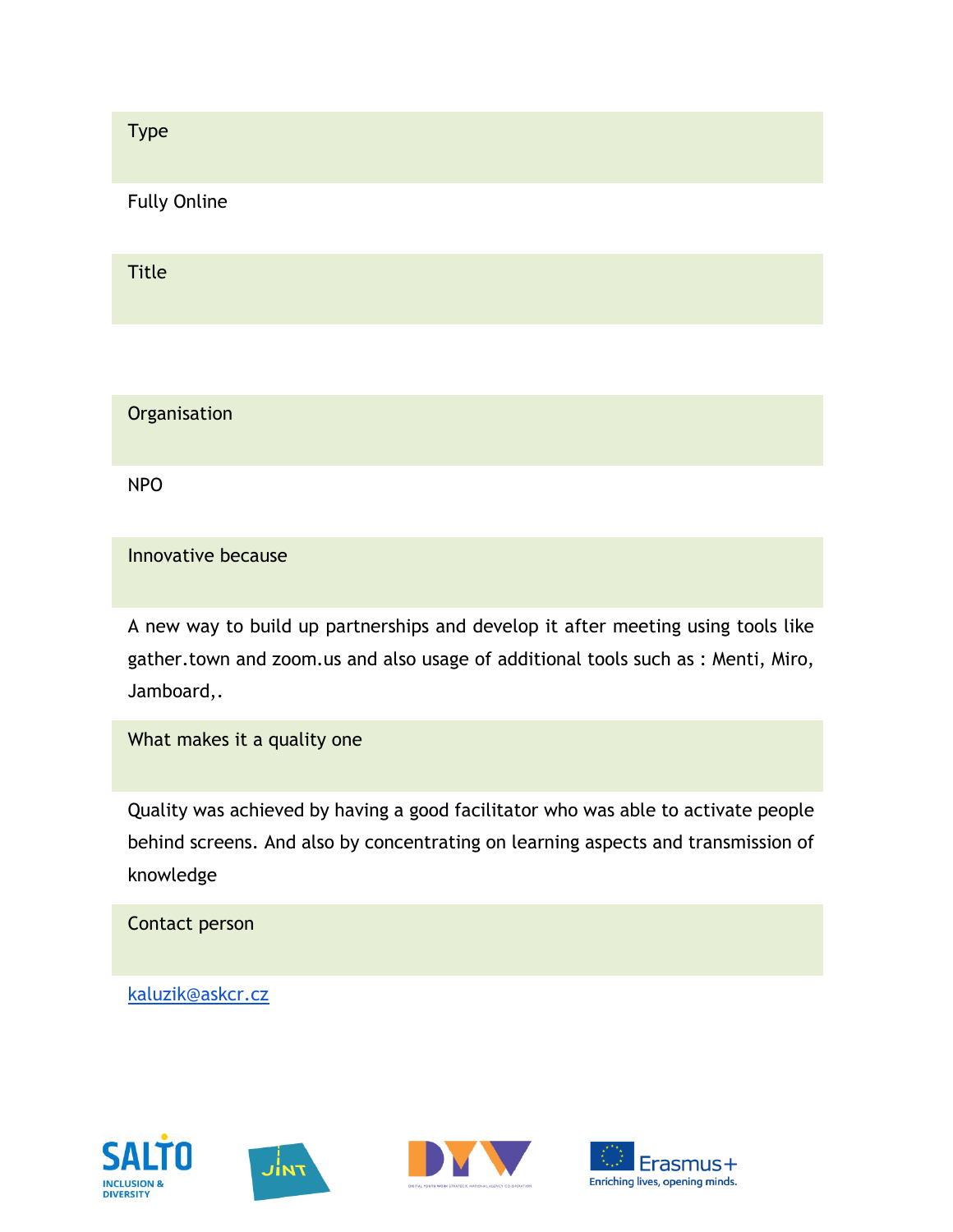#### **Obstacles**

To create a non-formal area. People were tired from screen, so no possibility to have non-formal discussion after the programme

Activity 4

ANPCDEFP – Romanian NA

Type

Fully online

**Title** 

**Organisation** 

Asociatia ARYAS, in partnership with - Udruga za odrzivi razvoj "POZITIVA SAMOBOR" (Croatia); Sdruzhenie "NIE" (Bulgaria); Asociacion Cultural Somos Europa (Spain); Association SlasT s.Zivalevo Kratovo (NM); I LIKE CZERSK (Poland); Euroactive NGO Alapítvány (Hungary); URMASII LUI NEAGOE BASARAB (Italy); Be Visible Be YOU (Greece).

Innovative because







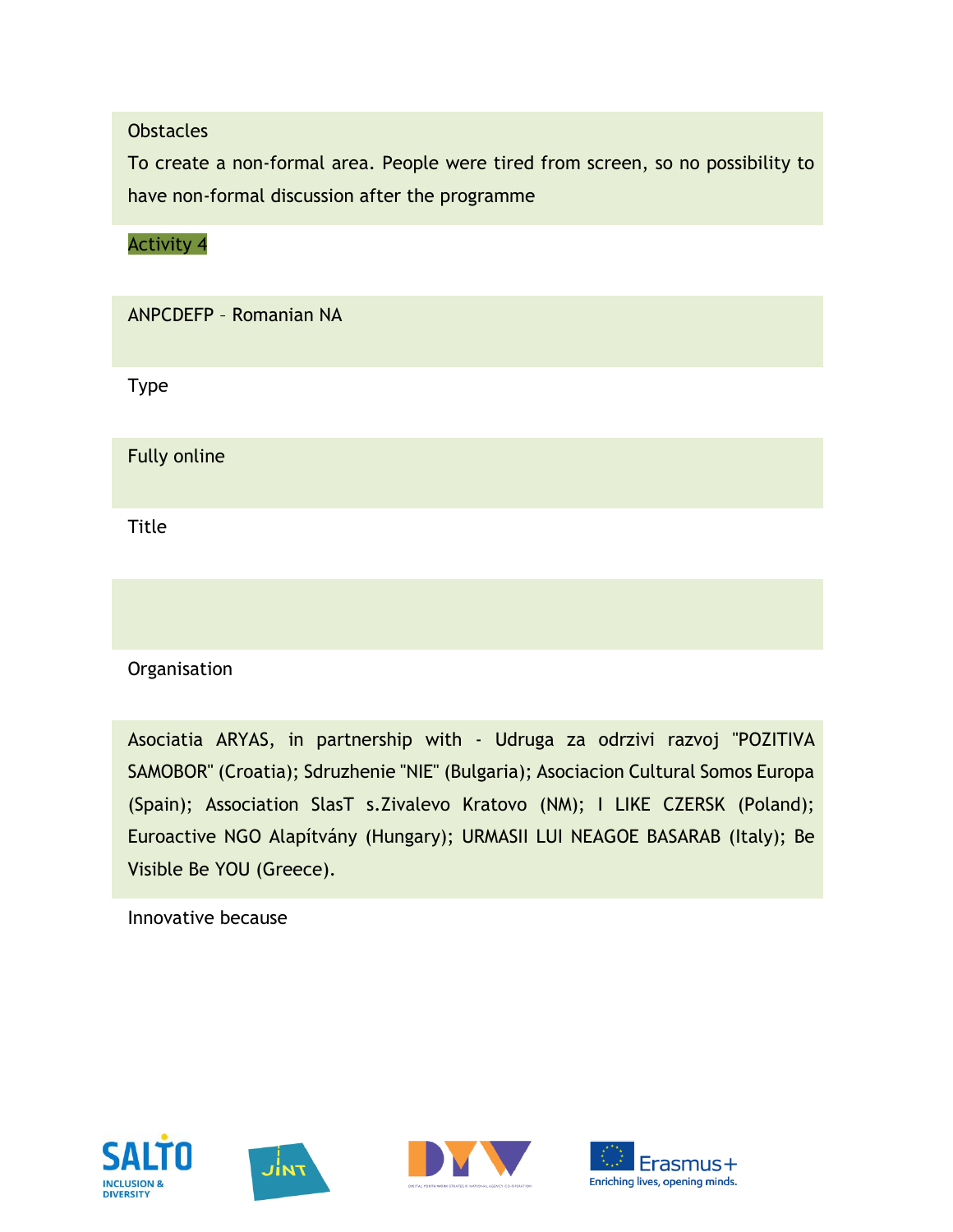The methods used to adapt the activity programme to the virtual environment., transforming digital tools available in the online environment into educational tools The

The Escape Rooms were introduced as a tool to support youth workers to deliver different kinds of educational information to the youngsters, by gaming and to support them open up, to share emotions and to develop their emotional intelligence. The tool can be also adapted and used for a wide range of purposes like: to teach youngsters how to work in teams, to develop critical thinking, to build social connection and self-esteem etc.

What makes it a quality one

1. All the methods were interactive and allowed the participants to actively involve during the whole project period.

2. All the results were collected on a virtual platform (https://padlet.com/aryaserasmus/menssana) enabling the participants to review them any time for reflection purposes.

3. Continuously feedback and evaluation

4. Facilitate sessions for social interaction.

Contact person

#### cristiana.onea@aryas.ro

Obstacles:

Mainly the lack of skills for the digital context, but also the financial rules not very "friendly" for beneficiaries and the hope that the pandemic will not last for so long and they could go back to their projects as they were planned.







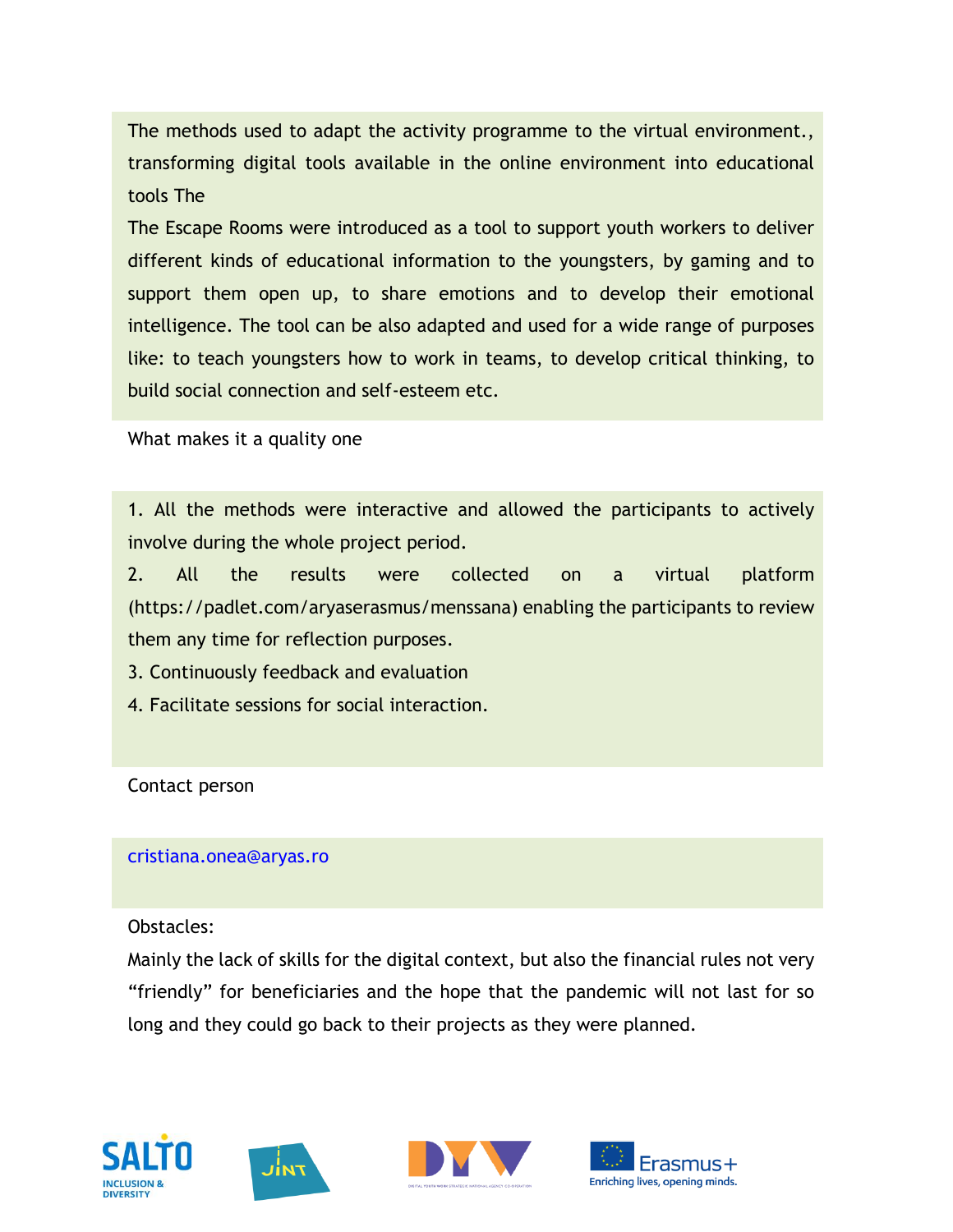## Activity 5

Rannsóknamiðstöð Íslands – Rannís – Iceland

#### Type

Fully online

Title

SEEDS volunteers (Camp leaders)

**Organisation** 

SEED Iceland

#### Innovative because

Over the past year, all the changes connected to COVID-19 have posed new challenges to all of us. During lockdown SEEDS started to host its first virtual camps and learnt that online meetings are a great way of connecting with people all across the world and promoting our ideals and environmental awareness, even without meeting physically. The virtual camps work similarly to the residential camps and quickly became very popular during the lock down periods all over the world. This project also made possible to broaden our inclusivity.

What makes it a quality one







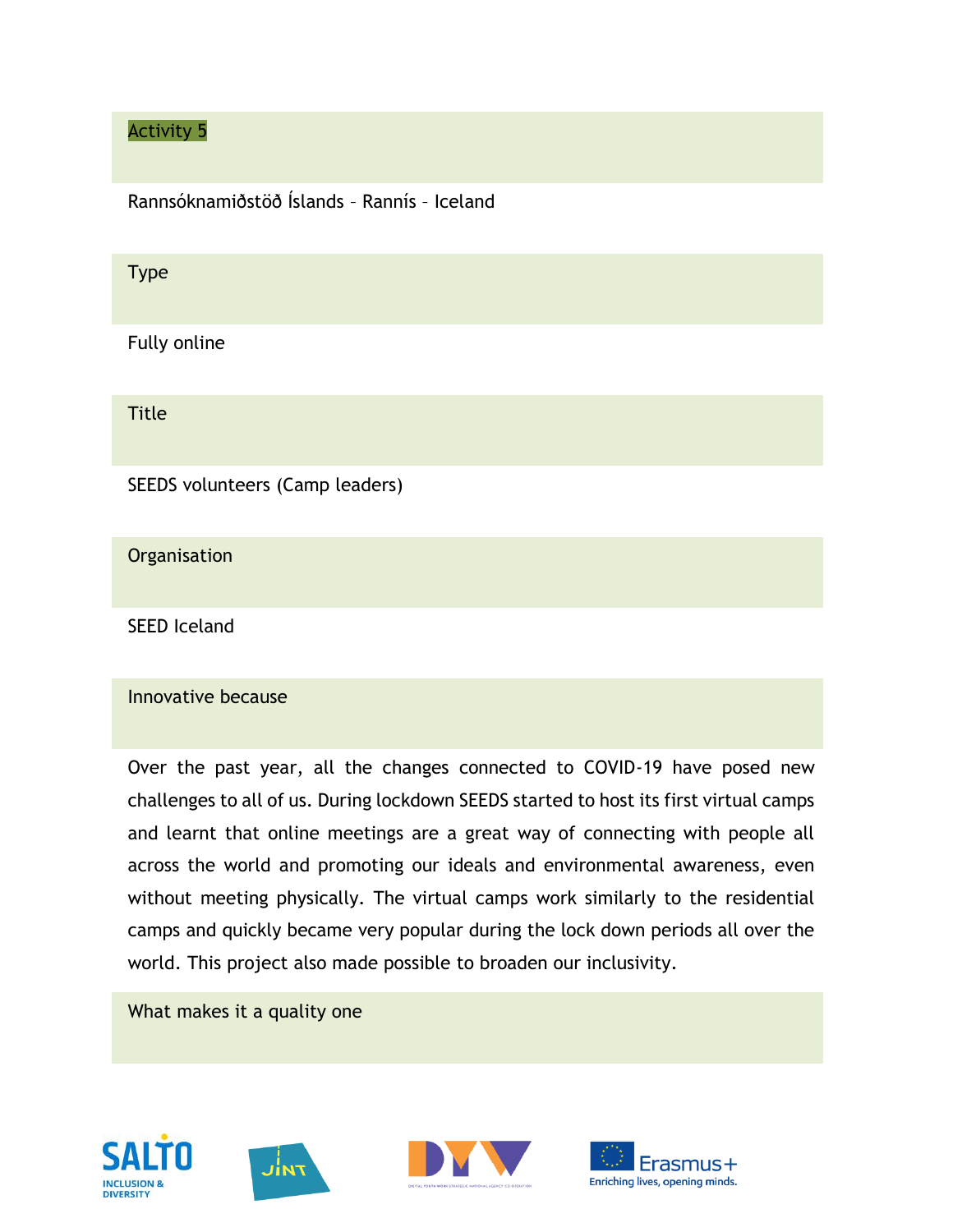Our camp leaders (Long-term ESC volunteers) are trained to lead camps and possess great communication skills, as well as knowledge in the environmental field. The virtual camp obeys to a similar structure as our regular camps and a time schedule is shared with the participants before the camp to start. Everyone´s timezone is taken in consideration while scheduling activities.

| Contact person                    |
|-----------------------------------|
| mobility@seeds.is                 |
| <b>Activity 6</b>                 |
| Finland - EDUFI                   |
| <b>Type</b>                       |
| Youth exchange - Partially online |
| <b>Title</b>                      |
|                                   |
| Organisation                      |
| Youth Centre Marttinen            |
| Innovative because                |







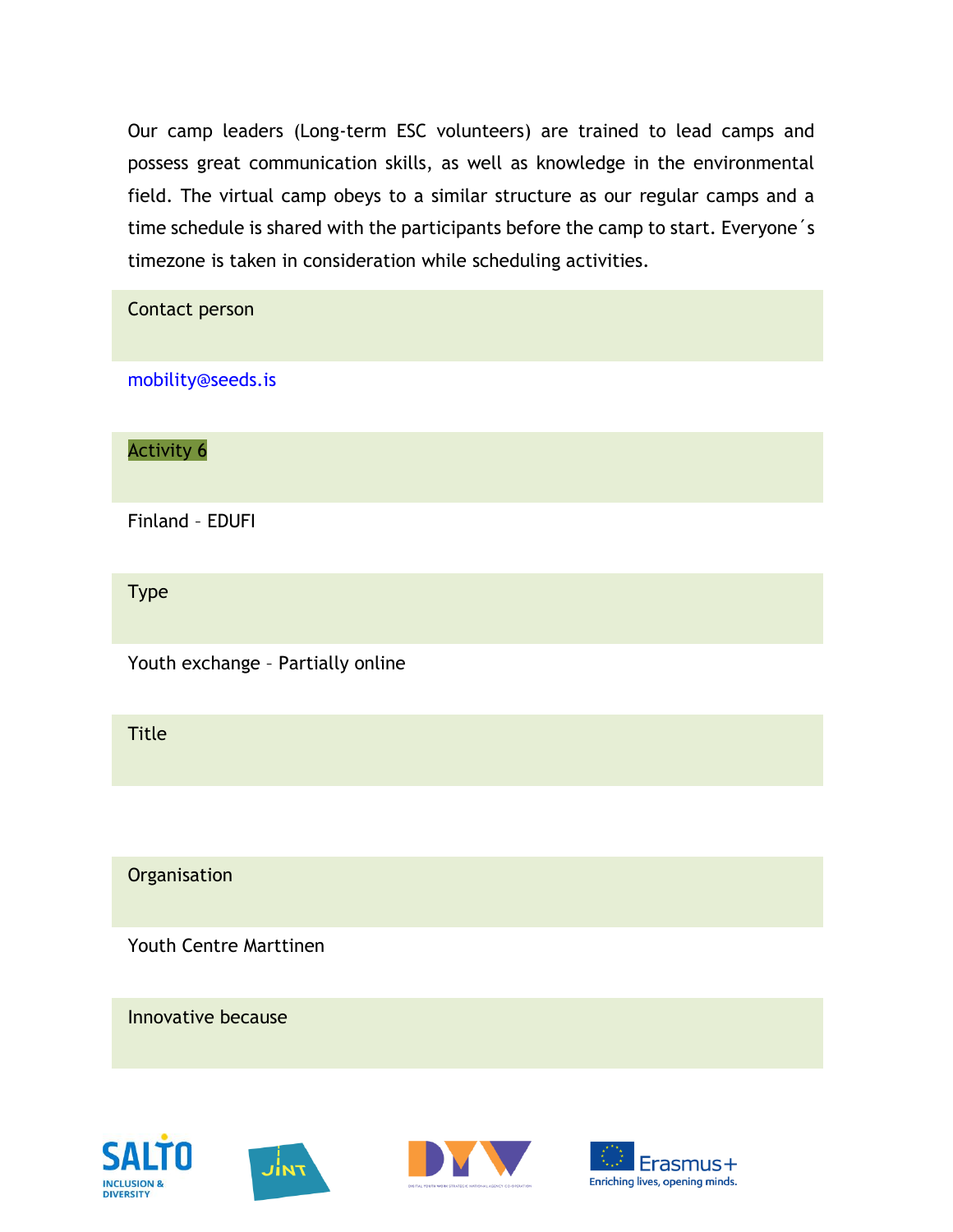Was organised on Discord platform

What makes it a quality one

Young people reported their learning results from the time they have spent online and they were similar to what we have seen in the final reports after the physical youth exchange. These learning results have happened BEFORE the activity has been carried out.

Activity 7 JINT vzw – Belgium/Flanders Type fully online Title

**Organisation** 

SCI

Innovative because

Training course was turned to an online format, they kept the aims and content, only changed the methods and the timing.







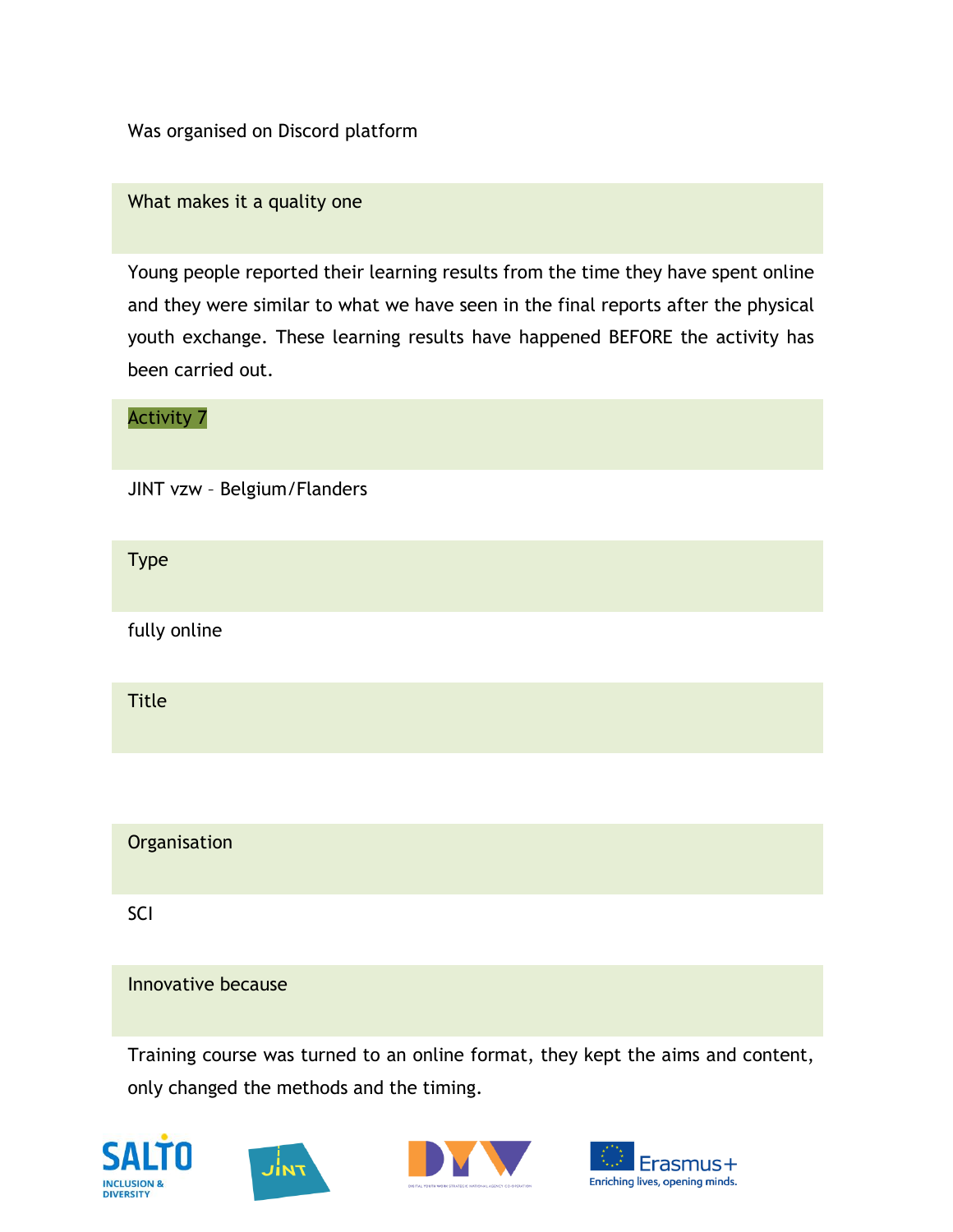#### What makes it a quality one

Due to big interest, they organised 2 trainings for smaller groups. The second time they learned a lot from the first experience. They were able to create a safe space online where everyone could express their opinion. There was a nice and friendly atmosphere, and fun elements. Very well organised and documented padlet to support the learning. There was enough time between the sessions for homework, apply the learnings and reflection.

# Contact person coordinator@sci.ngo Activity 8 German NA Type Fully online Title Online-Barcamp of european Kreisau initiative **Organisation** ABC Hüll/Kreisau initative







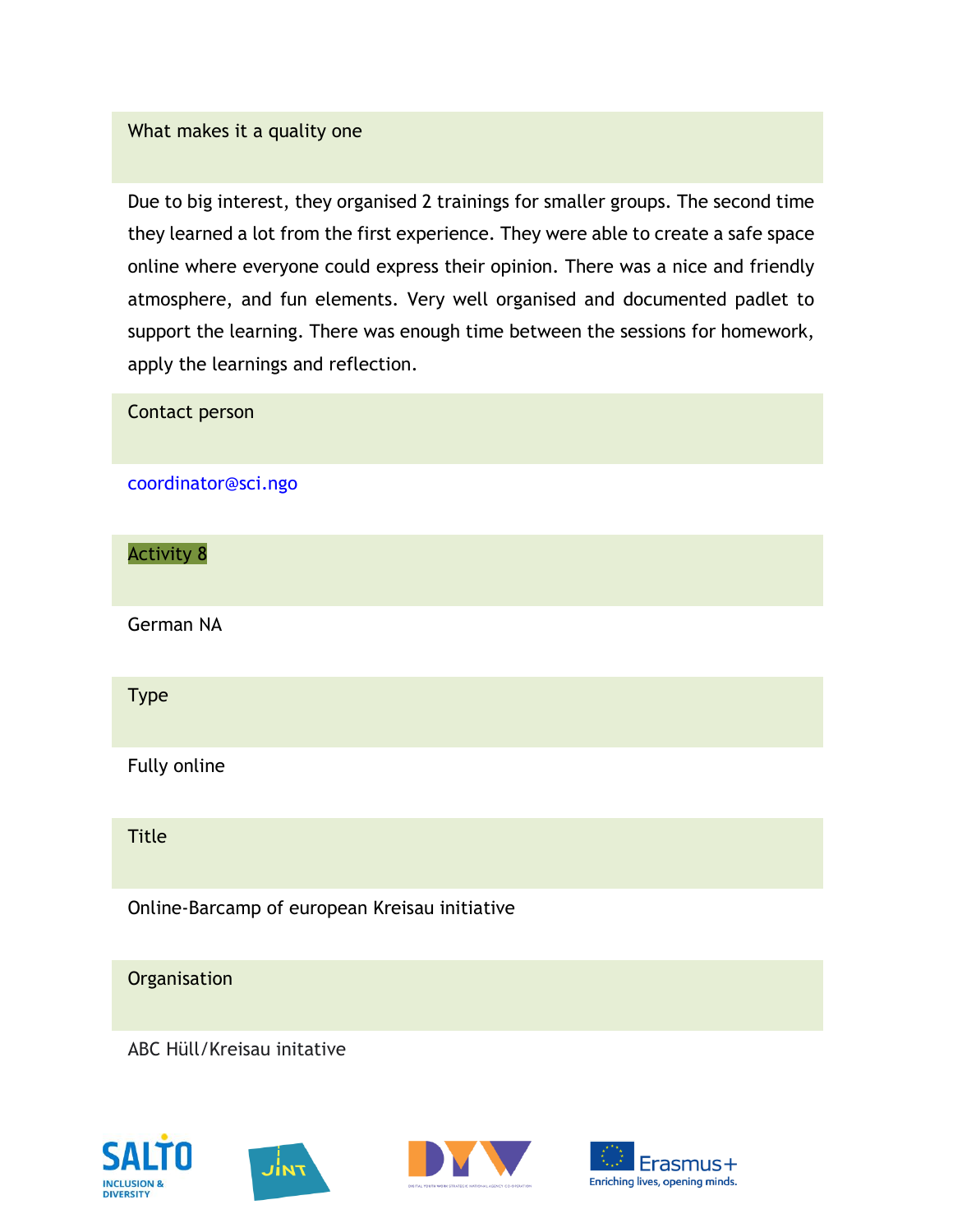#### Innovative because

Digital barcamps are a tool tailormade for Non formal educational purposes. Taking up digital environments participants use in their life, and mixing it with an approach to support participants in defining the agenda and taking the lead for the seminars as such.

| What makes it a quality one                                                         |
|-------------------------------------------------------------------------------------|
| Fully participants driven, fully making use of adequate digital resources and means |
| Contact person                                                                      |
| hwh@abc-huell.de                                                                    |
| <b>Activity 9</b>                                                                   |
| German NA                                                                           |
| <b>Type</b>                                                                         |
| Fully online                                                                        |
| <b>Title</b>                                                                        |





The grapes of wrath. Racism and the crisis of democracy



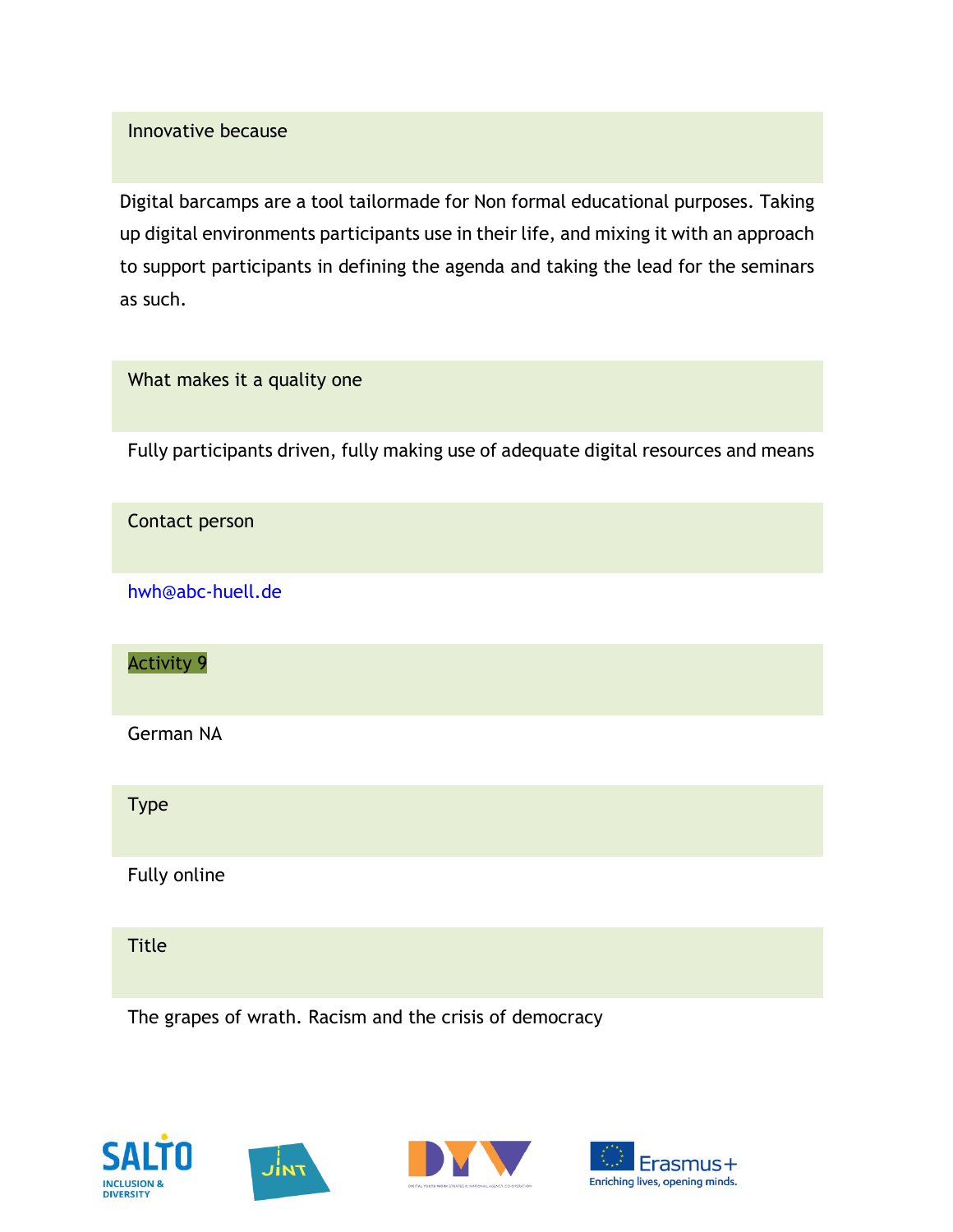**Organisation** 

GSI Bevensen

#### Innovative because

Innovative about the activity is that it is a pilot to chip traditional residential transatlantic training into a full online form

What makes it a quality one

The quality of the activity is in the adapted for to manage a highly complex setting of participants with very difficult - since being sensitive – thematic topics. The seminar required a profound educational and topical expertise and awareness of the leading team, while at the same time being in the situation to have developed an experimental digital setting / environment for a seminar one would usually prefer to work in physical meetings.

Contact person

martin.kaiser@gsi-bevensen.de

#### Other digital - savvy German NGOs

- DARE network, [T](https://dare-network.eu/the-dare-network/)he DARE network [DARE Network \(dare-network.eu\),](https://dare-network.eu/the-dare-network/) Georg Pirker (Arbeitskreis deutscher Bildungsstätten e.V.): pirker@adb.de
- Kreisau Initiative, [Kreisau-Initiative e.V.: Startseite,](https://www.kreisau.de/) Nina Lüders: lueders@kreisau.de
- IBB[,](https://ibb-d.de/homepage/wir-ueber-uns/?lang=en) [About us | IBB \(ibb-d.de\),](https://ibb-d.de/homepage/wir-ueber-uns/?lang=en) Katharina Teiting: teiting@ibb-d.de